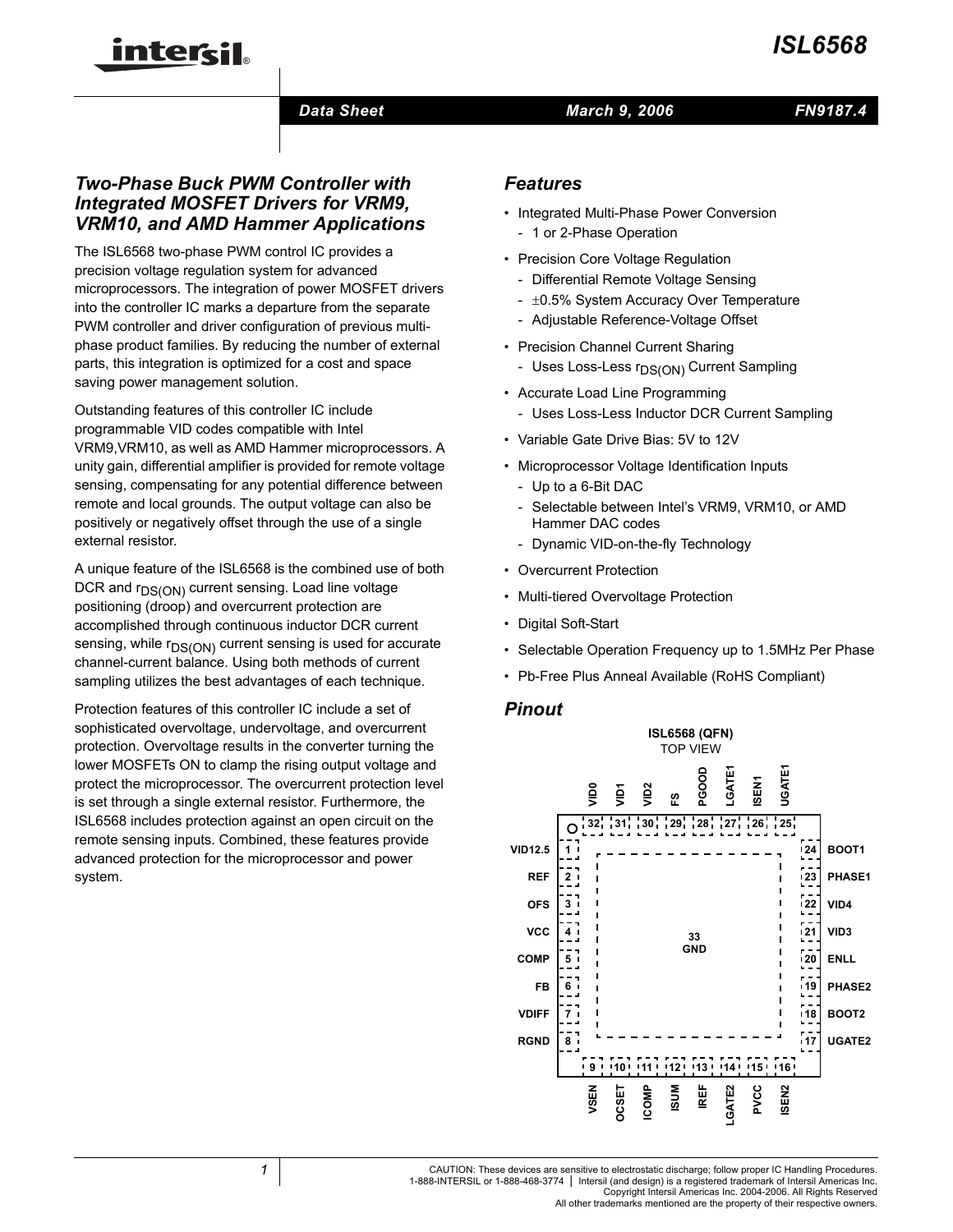# *Ordering Information*

| <b>PART NUMBER*</b> | <b>PART</b><br><b>MARKING</b> | TEMP.<br>(°C) | <b>PACKAGE</b>                        | PKG.<br><b>DWG.#</b> |
|---------------------|-------------------------------|---------------|---------------------------------------|----------------------|
| ISL6568CRR5184      | <b>ISL6568CR</b>              | 0 to 70       | 32 Ld 5x5 QFN                         | L32.5x5              |
| ISL6568CR-TR5184    | <b>ISL6568CR</b>              | 0 to 70       | 32 Ld 5x5 QFN (Pb-free) Tape and Reel | L32.5x5              |
| ISL6568CRZR5184     | ISL6568CRZ                    | 0 to 70       | 32 Ld 5x5 QFN (Pb-free)               | L32.5x5              |
| ISL6568CRZ-TR5184   | ISL6568CRZ                    | 0 to 70       | 32 Ld 5x5 QFN (Pb-free) Tape and Reel | L32.5x5              |
| ISL6568CRZAR5184    | ISL6568CRZ                    | 0 to 70       | 32 Ld 5x5 QFN (Pb-free)               | L32.5x5              |
| ISL6568CRZA-TR5184  | ISL6568CRZ                    | 0 to 70       | 32 Ld 5x5 QFN (Pb-free) Tape and Reel | L32.5x5              |
| <b>ISL6568IR</b>    | <b>ISL6568IR</b>              | -40 to 85     | 32 Ld 5x5 QFN                         | L32.5x5              |
| <b>ISL6568IR-T</b>  | <b>ISL6568IR</b>              | $-40$ to 85   | 32 Ld 5x5 QFN Tape and Reel           | L32.5x5              |
| ISL6568IRZ          | ISL6568IRZ                    | $-40$ to 85   | 32 Ld 5x5 QFN (Pb-free)               | L32.5x5              |
| ISL6568IRZ-T        | ISL6568IRZ                    | $-40$ to 85   | 32 Ld 5x5 QFN (Pb-free) Tape and Reel | L32.5x5              |
| ISL6568IRZA         | ISL6568IRZ                    | -40 to 85     | 32 Ld 5x5 QFN (Pb-free)               | L32.5x5              |
| ISL6568IRZA-T       | ISL6568IRZ                    | $-40$ to 85   | 32 Ld 5x5 QFN (Pb-free) Tape and Reel | L32.5x5              |

NOTE: Intersil Pb-free plus anneal products employ special Pb-free material sets; molding compounds/die attach materials and 100% matte tin plate termination finish, which are RoHS compliant and compatible with both SnPb and Pb-free soldering operations. Intersil Pb-free products are MSL classified at Pb-free peak reflow temperatures that meet or exceed the Pb-free requirements of IPC/JEDEC J STD-020.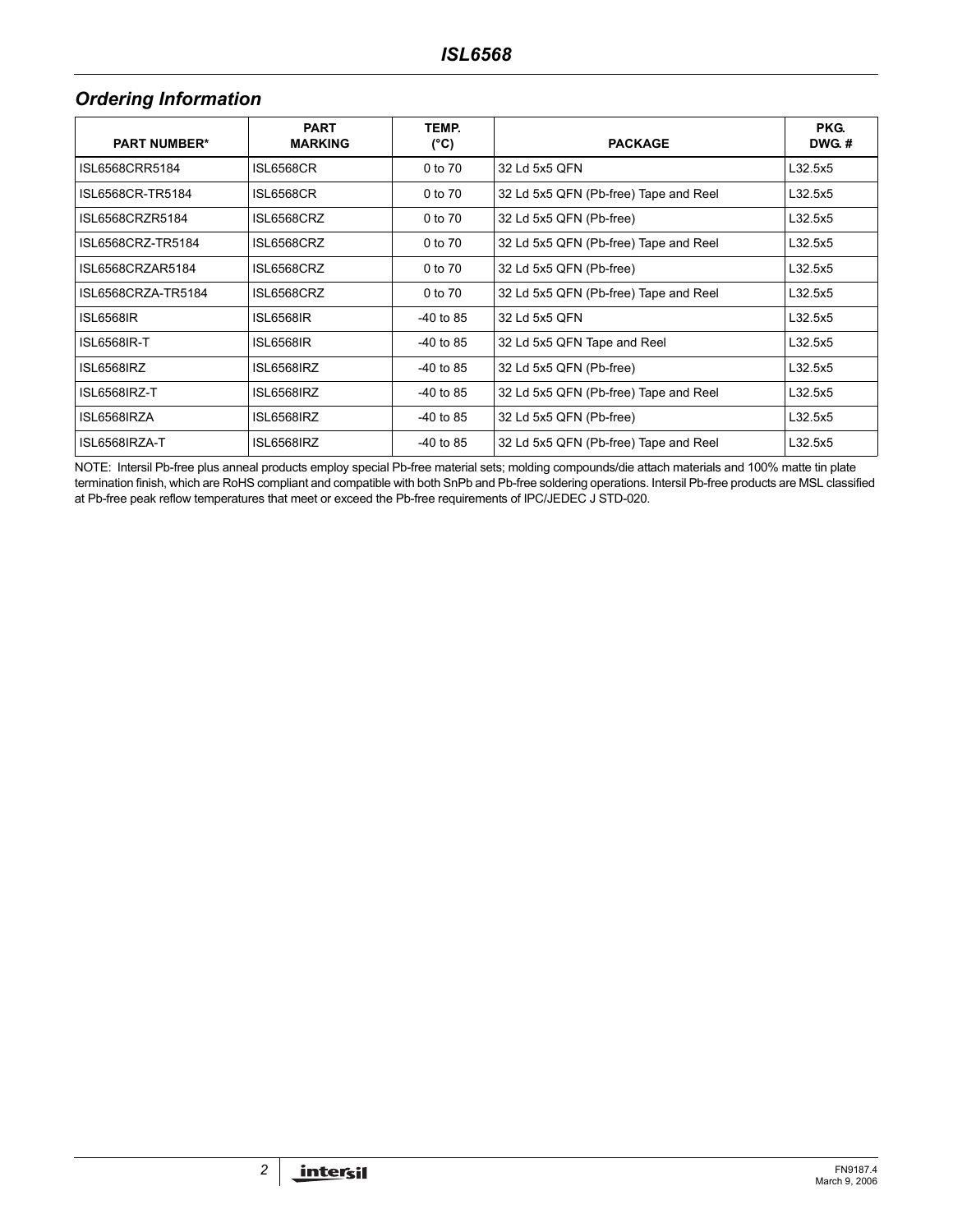## *Block Diagram*

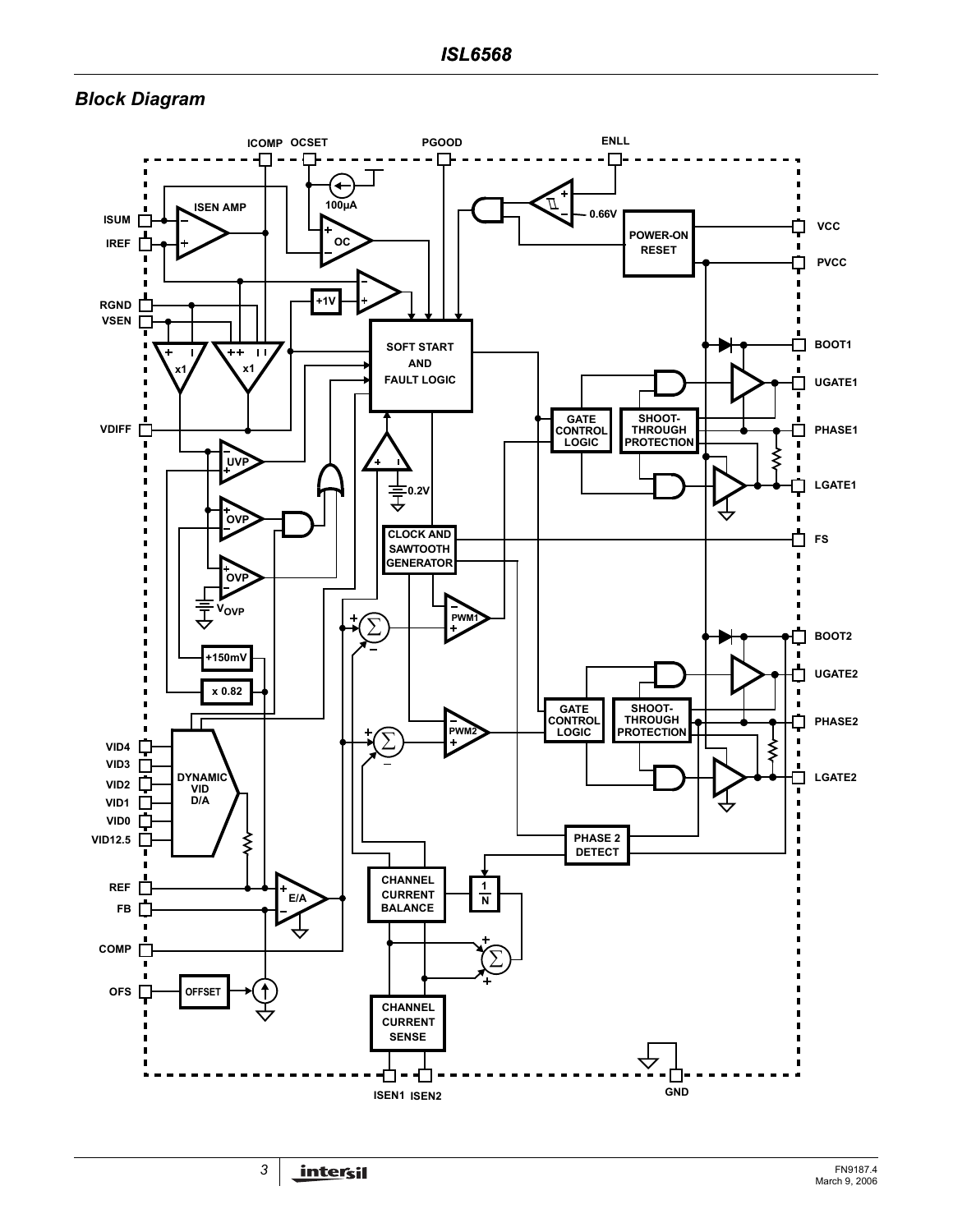# *Typical Application - ISL6568*

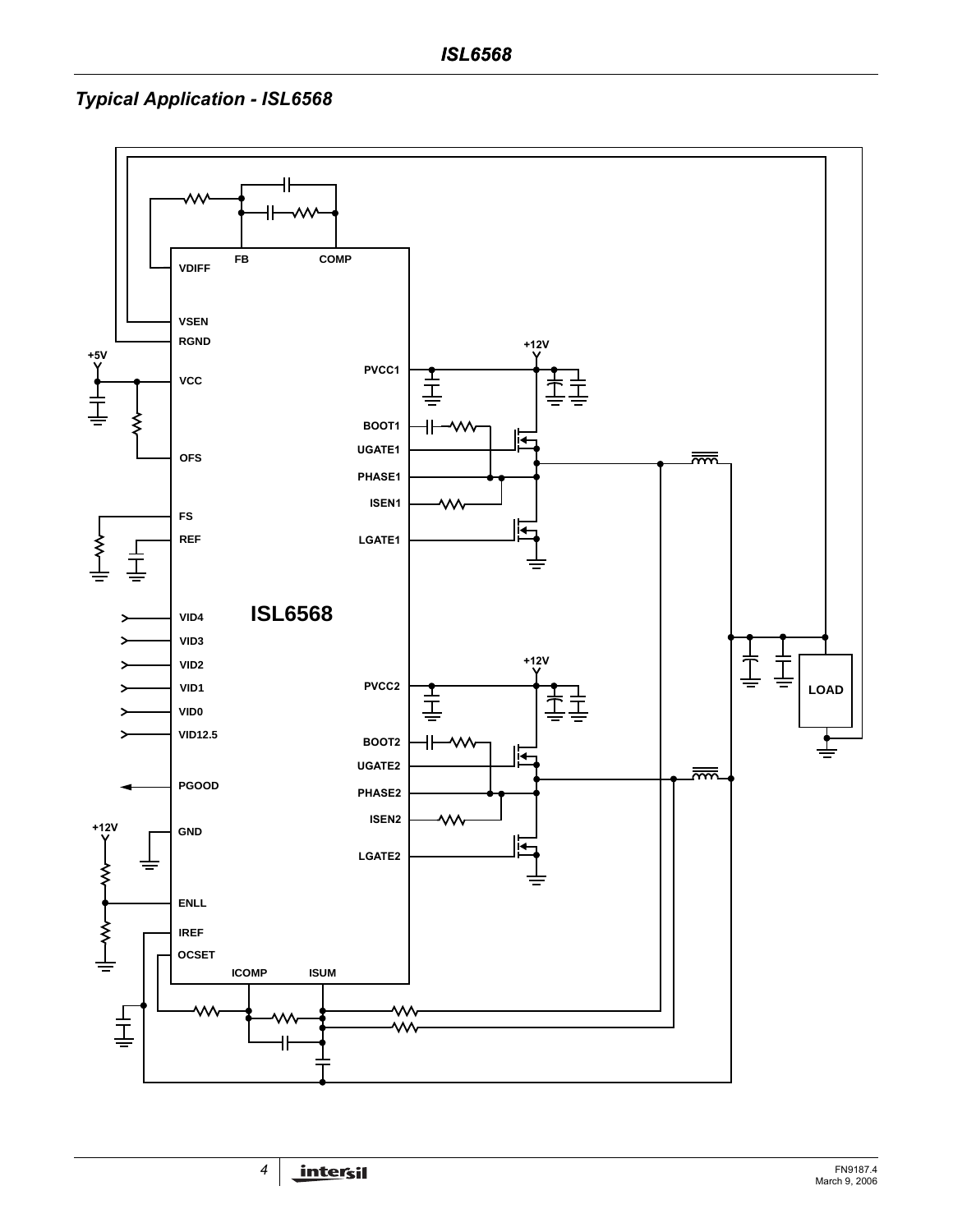# *ISL6568*



# *Typical Application - ISL6568 with NTC Thermal Compensation*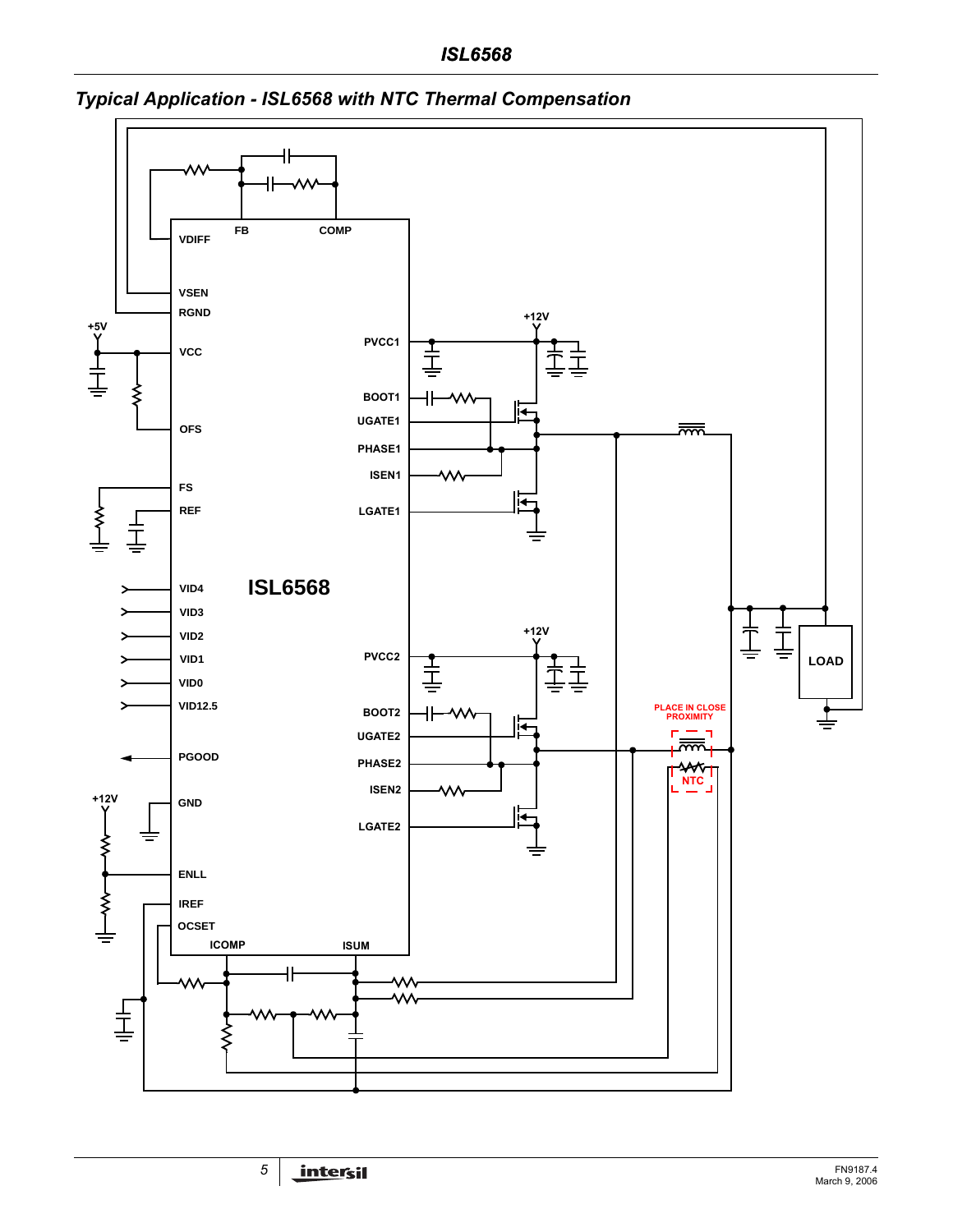#### **Absolute Maximum Ratings**

| Absolute Boot Voltage, $V_{\text{BOOT}}$ GND - 0.3V to GND + 36V                |  |
|---------------------------------------------------------------------------------|--|
| Phase Voltage, $V_{PHASE}$ GND - 0.3V to 15V (PVCC = 12)                        |  |
| GND - 8V (<400ns, 20µJ) to 24V (<200ns, V <sub>BOOT-PHASE</sub> = 12V)          |  |
| Upper Gate Voltage, $V_{UGATE}$ $V_{PHASE}$ - 0.3V to $V_{BOOT}$ + 0.3V         |  |
| V <sub>PHASE</sub> - 3.5V (<100ns Pulse Width, 2µJ) to V <sub>BOOT</sub> + 0.3V |  |
| Lower Gate Voltage, V <sub>LGATE</sub> GND - 0.3V to PVCC + 0.3V                |  |
| GND - 5V (<100ns Pulse Width, 2uJ) to PVCC+ 0.3V                                |  |
| Input, Output, or I/O Voltage GND - 0.3V to VCC + 0.3V                          |  |
|                                                                                 |  |
|                                                                                 |  |

#### **Recommended Operating Conditions**

| VCC Supply Voltage $\ldots \ldots \ldots \ldots \ldots \ldots \ldots \ldots \ldots \ldots \ldots$ |  |
|---------------------------------------------------------------------------------------------------|--|
| PVCC Supply Voltage $\dots\dots\dots\dots\dots\dots\dots\dots\dots+5V$ to 12V $\pm 5\%$           |  |
| <b>Ambient Temperature</b>                                                                        |  |
| (ISL6568CRR5184, ISL6568CRZR5184)  0°C to 70°C                                                    |  |
| Ambient Temperature (ISL6568IR, ISL6568IRZ)40°C to 85°C                                           |  |

#### **Thermal Information**

| <b>Thermal Resistance</b>                        |      | $\theta$ <sub>JA</sub> (°C/W) $\theta$ <sub>JC</sub> (°C/W) |
|--------------------------------------------------|------|-------------------------------------------------------------|
| QFN Package (Notes 1, 2)                         | - 35 | h                                                           |
|                                                  |      |                                                             |
| Maximum Storage Temperature Range -65°C to 150°C |      |                                                             |
| Maximum Lead Temperature (Soldering 10s) 300°C   |      |                                                             |

*CAUTION: Stress above those listed in "Absolute Maximum Ratings" may cause permanent damage to the device. This is a stress only rating and operation of the device at these or any other conditions above those indicated in the operational section of this specification is not implied.*

#### NOTES:

- 1.  $\theta_{JA}$  is measured in free air with the component mounted on a high effective thermal conductivity test board with "direct attach" features. See Tech Brief TB379.
- 2. For  $\theta_{JC}$ , the "case temp" location is the center of the exposed metal pad on the package underside.

#### **Electrical Specifications** Recommended Operating Conditions, Unless Otherwise Specified.

| <b>PARAMETER</b>                              | <b>TEST CONDITIONS</b>                | <b>MIN</b>               | <b>TYP</b>               | <b>MAX</b>               | <b>UNITS</b> |
|-----------------------------------------------|---------------------------------------|--------------------------|--------------------------|--------------------------|--------------|
| <b>BIAS SUPPLY AND INTERNAL OSCILLATOR</b>    |                                       |                          |                          |                          |              |
| Input Bias Supply Current                     | $I_{VCC}$ ; ENLL = high               | $\overline{\phantom{0}}$ | 15                       | 20                       | mA           |
| Gate Drive Bias Current                       | I <sub>PVCC</sub> ; ENLL = high       | $\overline{a}$           | 1.5                      |                          | mA           |
| VCC POR (Power-On Reset) Threshold            | <b>VCC Rising</b>                     | 4.25                     | 4.38                     | 4.50                     | $\vee$       |
|                                               | <b>VCC Falling</b>                    | 3.75                     | 3.88                     | 4.00                     | V            |
| PVCC POR (Power-On Reset) Threshold           | <b>PVCC Rising</b>                    | 4.25                     | 4.38                     | 4.50                     | $\vee$       |
|                                               | <b>PVCC Falling</b>                   | 3.60                     | 3.88                     | 4.00                     | $\vee$       |
| Oscillator Ramp Amplitude (Note 3)            | V <sub>PP</sub>                       |                          | 1.50                     | $\overline{a}$           | $\vee$       |
| Maximum Duty Cycle (Note 3)                   |                                       |                          | 66.6                     |                          | $\%$         |
| Oscillator Frequency, F <sub>SW</sub>         | $R_T$ = 100k $\Omega$ ( $\pm$ 0.1%)   | 225                      | 250                      | 275                      | kHz          |
| <b>CONTROL THRESHOLDS</b>                     |                                       |                          |                          |                          |              |
| <b>ENLL Rising Threshold</b>                  |                                       | $\overline{\phantom{0}}$ | 0.66                     | $\overline{\phantom{a}}$ | $\vee$       |
| <b>ENLL Hysteresis</b>                        |                                       |                          | 100                      | $\overline{\phantom{a}}$ | mV           |
| <b>COMP Shutdown Threshold</b>                | <b>COMP Falling</b>                   | 0.2                      | 0.3                      | 0.4                      | $\vee$       |
| <b>REFERENCE AND DAC</b>                      |                                       |                          |                          |                          |              |
| System Accuracy (VID = 1.0V - 1.850V)         |                                       | $-0.5$                   | $\overline{\phantom{a}}$ | 0.5                      | $\%$         |
| System Accuracy (VID = 0.8V - 1.0V)           |                                       | $-0.8$                   | $\overline{\phantom{a}}$ | 0.8                      | $\%$         |
| DAC Input Low Voltage (VR9, VR10)             |                                       | $\overline{a}$           | $\overline{\phantom{a}}$ | 0.4                      | $\vee$       |
| DAC Input High Voltage (VR9, VR10)            |                                       | 0.8                      | $\overline{a}$           |                          | $\vee$       |
| DAC Input Low Voltage (AMD)                   |                                       | $\overline{\phantom{0}}$ | $\overline{a}$           | 0.6                      | $\vee$       |
| DAC Input High Voltage (AMD)                  |                                       | 1.0                      |                          |                          | $\vee$       |
| OFS Sink Current Accuracy (Negative Offset)   | $ROES$ = 30k $\Omega$ from OFS to VCC | 47.5                     | 50.0                     | 52.5                     | μA           |
| OFS Source Current Accuracy (Positive Offset) | $ROFS = 10k\Omega$ from OFS to GND    | 47.5                     | 50.0                     | 52.5                     | $\mu$ A      |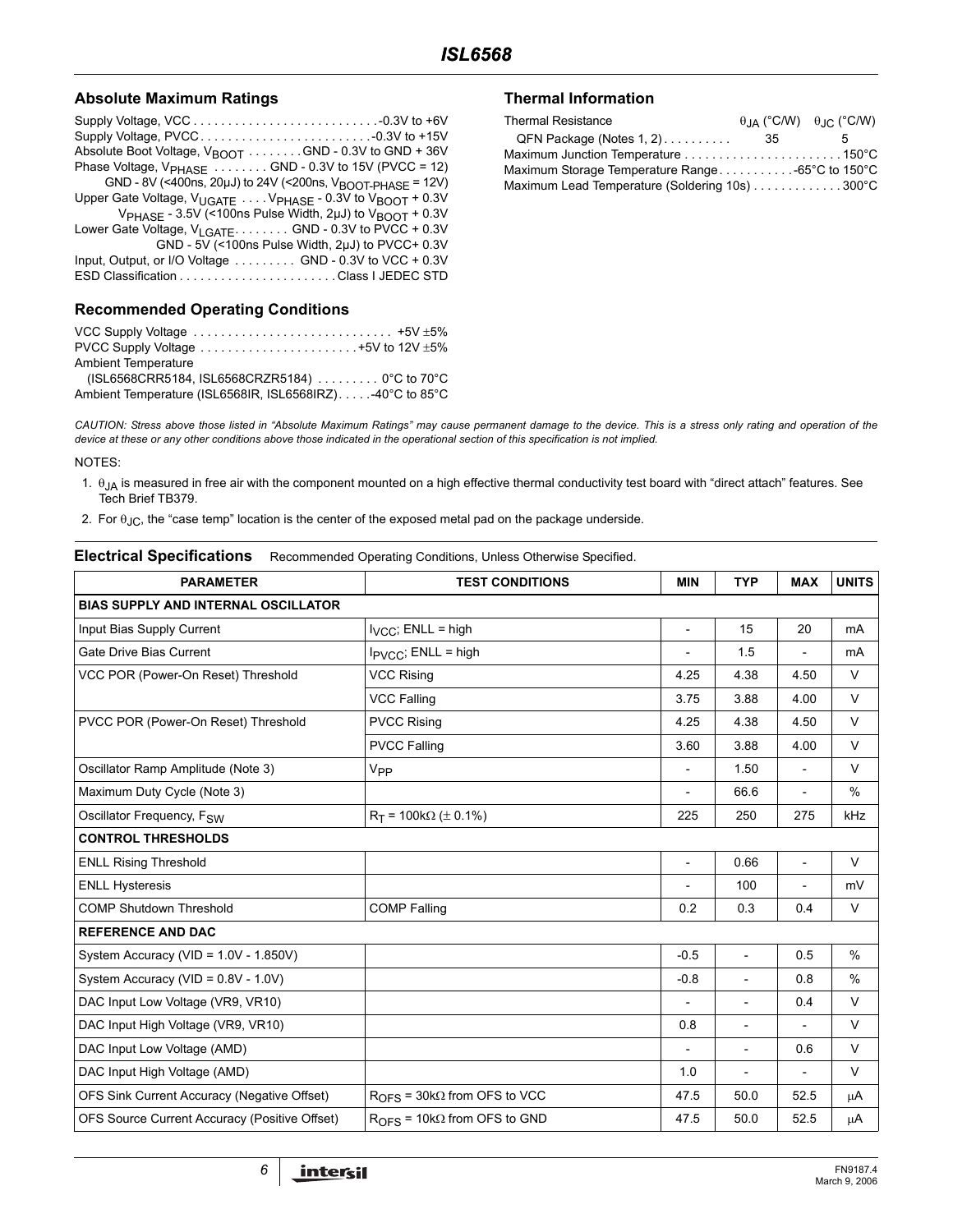## *ISL6568*

**Electrical Specifications** Recommended Operating Conditions, Unless Otherwise Specified. **(Continued)**

| <b>PARAMETER</b>                        | <b>TEST CONDITIONS</b>                                             | <b>MIN</b>                   | <b>TYP</b>                | <b>MAX</b>               | <b>UNITS</b> |
|-----------------------------------------|--------------------------------------------------------------------|------------------------------|---------------------------|--------------------------|--------------|
| <b>ERROR AMPLIFIER</b>                  |                                                                    |                              |                           |                          |              |
| DC Gain (Note 3)                        | $R_L$ = 10K to ground                                              | $\overline{\phantom{a}}$     | 96                        | $\overline{\phantom{a}}$ | dB           |
| Gain-Bandwidth Product (Note 3)         | $C_L$ = 100pF, $R_L$ = 10K to ground                               |                              | 20                        | $\overline{a}$           | MHz          |
| Slew Rate (Note 3)                      | $C_L$ = 100pF, Load = $\pm 400 \mu A$                              |                              | 8                         |                          | $V/\mu s$    |
| Maximum Output Voltage                  | $Load = 1mA$                                                       | 3.90                         | 4.20                      |                          | V            |
| Minimum Output Voltage                  | $Load = -1mA$                                                      |                              | 0.85                      | 1.0                      | $\vee$       |
| <b>OVERCURRENT PROTECTION</b>           |                                                                    |                              |                           |                          |              |
| OCSET trip current                      |                                                                    | 93                           | 100                       | 107                      | μA           |
| <b>OCSET Accuracy</b>                   | OCSET and ISUM Difference                                          | -5                           | 0                         | 5                        | mV           |
| <b>ICOMP Offset</b>                     |                                                                    | $-5$                         | 0                         | 5                        | mV           |
| <b>PROTECTION</b>                       |                                                                    |                              |                           |                          |              |
| Undervoltage Threshold                  | <b>VSEN falling</b>                                                | 80                           | 82                        | 84                       | %VID         |
| Undervoltage Hysteresis                 | <b>VSEN Rising</b>                                                 |                              | 3                         |                          | %VID         |
| Overvoltage Threshold while IC Disabled | V <sub>OVP</sub> , VRM9.0 Configuration                            | 1.92                         | 1.97                      | 2.02                     | V            |
|                                         | VOVP, Hammer and VRM10.0 Configurations                            | 1.62                         | 1.67                      | 1.72                     | V            |
| Overvoltage Threshold                   | <b>VSEN Rising</b>                                                 | $VID +$<br>125mV             | $VID +$<br>150mV          | $VID +$<br>175mV         | V            |
| Overvoltage Hysteresis                  | <b>VSEN Falling</b>                                                |                              | 50                        |                          | mV           |
| Open Sense-Line Protection Threshold    | <b>IREF Rising and Falling</b>                                     | <b>VDIFF</b><br>$+0.9V$      | VDIFF +<br>1 <sub>V</sub> | <b>VDIFF</b><br>$+1.1V$  | V            |
| <b>SWITCHING TIME (Note 3)</b>          |                                                                    |                              |                           |                          |              |
| <b>UGATE Rise Time</b>                  | t <sub>RUGATE;</sub> V <sub>PVCC</sub> = 12V, 3nF Load, 10% to 90% | $\qquad \qquad \blacksquare$ | 26                        |                          | ns           |
| <b>LGATE Rise Time</b>                  | t <sub>RLGATE;</sub> V <sub>PVCC</sub> = 12V, 3nF Load, 10% to 90% | $\qquad \qquad \blacksquare$ | 18                        | $\overline{a}$           | ns           |
| <b>UGATE Fall Time</b>                  | t <sub>FUGATE;</sub> V <sub>PVCC</sub> = 12V, 3nF Load, 90% to 10% | $\qquad \qquad -$            | 18                        |                          | ns           |
| <b>LGATE Fall Time</b>                  | tFLGATE; VPVCC = 12V, 3nF Load, 90% to 10%                         | $\overline{\phantom{a}}$     | 12                        | ÷,                       | ns           |
| UGATE Turn-On Non-overlap               | tpDHUGATE; VPVCC = 12V, 3nF Load, Adaptive                         |                              | 10                        |                          | ns           |
| LGATE Turn-On Non-overlap               | tpDHLGATE; VPVCC = 12V, 3nF Load, Adaptive                         | $\qquad \qquad \blacksquare$ | 10                        | $\overline{a}$           | ns           |
| <b>GATE DRIVE RESISTANCE (Note 3)</b>   |                                                                    |                              |                           |                          |              |
| Upper Drive Source Resistance           | V <sub>PVCC</sub> = 12V, 15mA Source Current                       | 1.25                         | 2.0                       | 3.0                      | Ω            |
| Upper Drive Sink Resistance             | V <sub>PVCC</sub> = 12V, 15mA Sink Current                         | 0.9                          | 1.65                      | $3.0\,$                  | Ω            |
| Lower Drive Source Resistance           | V <sub>PVCC</sub> = 12V, 15mA Source Current                       | 0.85                         | 1.25                      | 2.2                      | Ω            |
| Lower Drive Sink Resistance             | V <sub>PVCC</sub> = 12V, 15mA Sink Current                         | 0.60                         | 0.80                      | 1.35                     | $\Omega$     |
| <b>OVER TEMPERATURE SHUTDOWN</b>        |                                                                    |                              |                           |                          |              |
| Thermal Shutdown Setpoint (Note 3)      |                                                                    |                              | 160                       |                          | °C           |
| Thermal Recovery Setpoint (Note 3)      |                                                                    |                              | 100                       | $\overline{\phantom{a}}$ | $^{\circ}$ C |

NOTE:

3. Parameter magnitude guaranteed by design. Not 100% tested.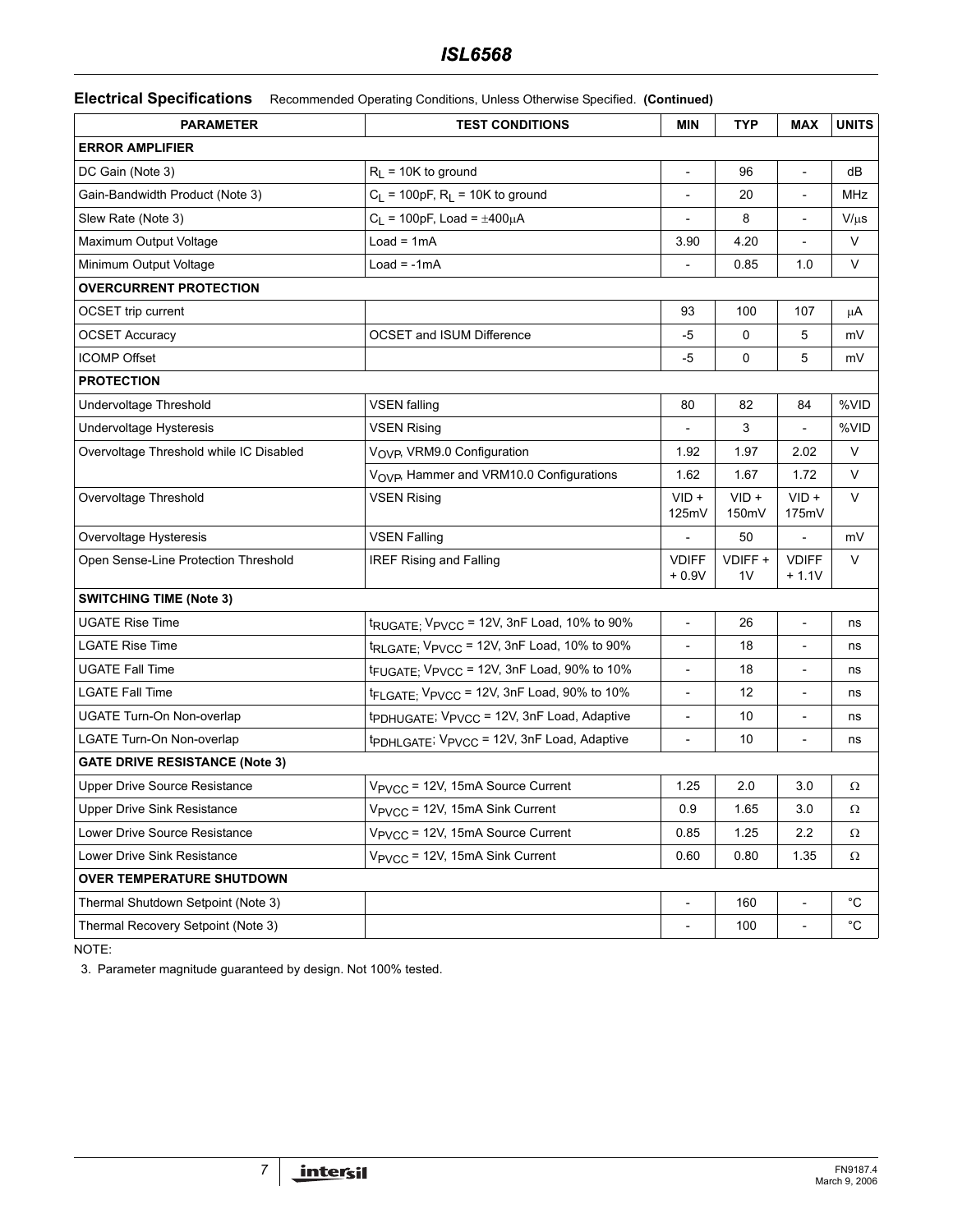# *Timing Diagram*



# *Simplified Power System Diagram*



# *Functional Pin Description*

## *VCC*

VCC is the bias supply for the ICs small-signal circuitry. Connect this pin to a +5V supply and locally decouple using a quality 1.0µF ceramic capacitor.

## *PVCC*

This pin is the power supply pin for the MOSFET drivers. This pin can be connected to any voltage from +5V to +12V, depending on the desired MOSFET gate drive level.

## *GND*

GND is the bias and reference ground for the IC.

### *ENLL*

This pin is a threshold-sensitive (approximately 0.66V) enable input for the controller. Held low, this pin disables controller operation. Pulled high, the pin enables the controller for operation. ENLL has a internal 1.0µA pull-up to 5V.

# *FS*

A resistor, placed from FS to ground, will set the switching frequency. Refer to Equation 34 for proper resistor calculation.

## *VID4, VID3, VID2, VID1, VID0, and VID12.5*

These are the inputs for the internal DAC that provides the reference voltage for output regulation. These pins respond to TTL logic thresholds. The ISL6568 decodes the VID inputs to establish the output voltage; see VID Tables for correspondence between DAC codes and output voltage settings. These pins are internally pulled high, to approximately 1.2V, by 40µA (typically) internal current sources; the internal pull-up current decreases to 0 as the VID voltage approaches the internal pull-up voltage. All VID pins are compatible with external pull-up voltages not exceeding the IC's bias voltage (VCC).

The VID12.5 pin also serves as the internal DAC compliance selector. The way this pin is connected selects which of the three internal DAC codes will be used. For VRM10 codes this pin must be less that 3V. To encode the DAC with Intel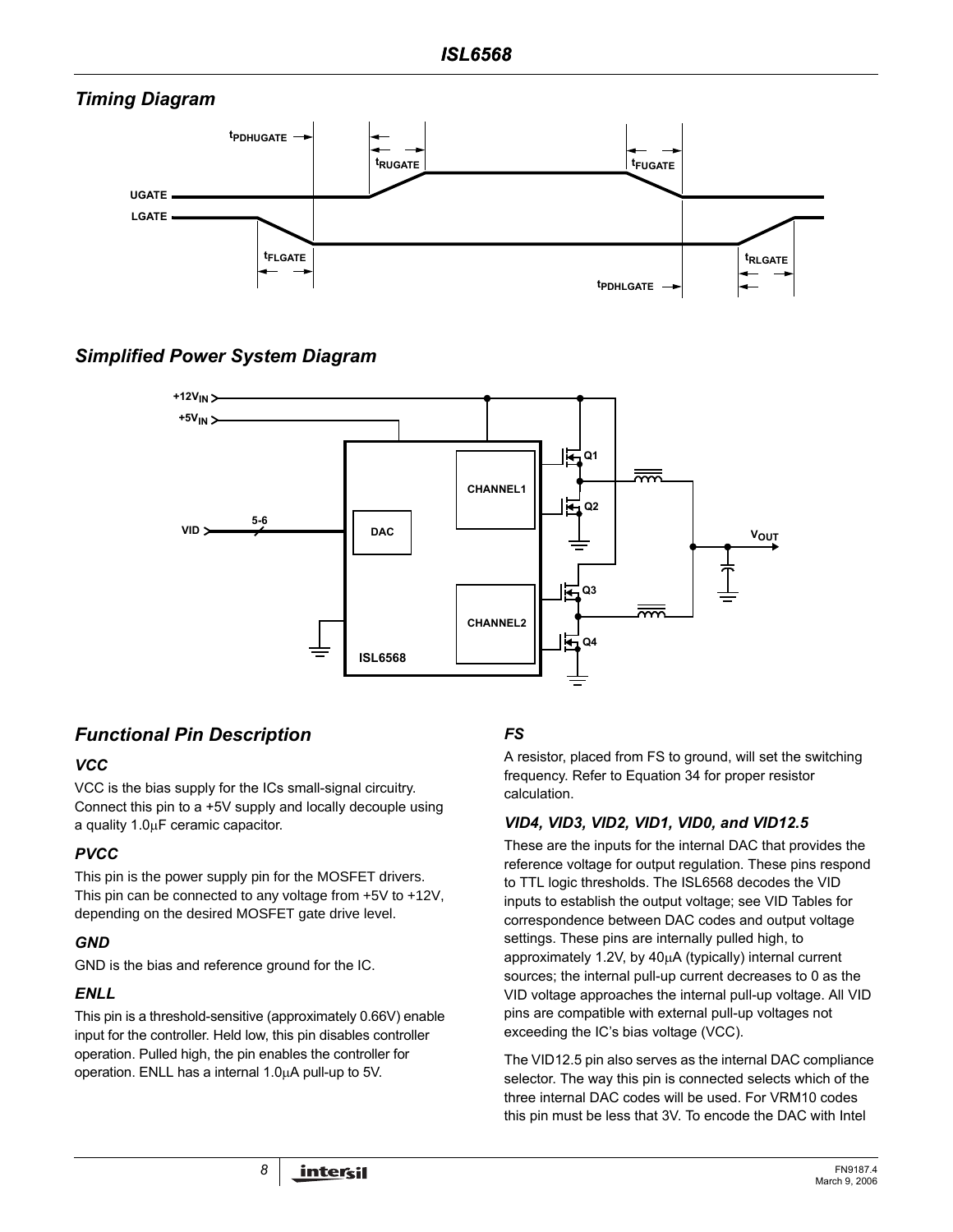VRM9.0 codes, connect the VID12.5 pin to a +5V source through a 50kΩ resistor. To encode the DAC with AMD Hammer VID codes, connect this pin to a +5V source through a 5kΩ resistor.

#### *VSEN and RGND*

VSEN and RGND are inputs to the precision differential remote-sense amplifier and should be connected to the sense pins of the remote load.

### *ICOMP, ISUM, and IREF*

ISUM, IREF, and ICOMP are the DCR current sense amplifier's negative input, positive input, and output respectively. For accurate DCR current sensing, connect a resistor from each channel's phase node to ISUM and connect IREF to the summing point of the output inductors, roughly Vout. A parallel R-C feedback circuit connected between ISUM and ICOMP will then create a voltage from IREF to ICOMP proportional to the voltage drop across the inductor DCR. This voltage is referred to as the droop voltage and is added to the differential remote-sense amplifier output.

NOTE: An optional 0.01µF ceramic capacitor can be placed from the IREF pin to the ISUM pin to help reduce any noise affects that may occur due to layout.

### *VDIFF*

VDIFF is the output of the differential remote-sense amplifier. The voltage on this pin is equal to the difference between VSEN and RGND added to the difference between IREF and ICOMP. VDIFF therefore represents the output voltage plus the droop voltage.

### *FB and COMP*

These pins are the internal error amplifier inverting input and output respectively. FB, VDIFF, and COMP are tied together through external R-C networks to compensate the regulator.

#### *REF*

The REF input pin is the positive input of the error amplifier. It is internally connected to the DAC output through a 1kΩ resistor. A capacitor is used between the REF pin and ground to smooth the voltage transition during Dynamic VID operations.

### *OFS*

The OFS pin provides a means to program a dc current for generating an offset voltage across the resistor between FB and VDIFF. The offset current is generated via an external resistor and precision internal voltage references. The polarity of the offset is selected by connecting the resistor to GND or VCC. For no offset, the OFS pin should be left unconnected.

### *OCSET*

This is the overcurrent set pin. Placing a resistor from OCSET to ICOMP allows a 100µA current to flow out this pin, producing a voltage reference. Internal circuitry compares the voltage at OCSET to the voltage at ISUM, and if ISUM ever exceeds OCSET, the overcurrent protection activates.

#### *ISEN1 and ISEN2*

These pins are used for balancing the channel currents by sensing the current through each channel's lower MOSFET when it is conducting. Connect a resistor between the ISEN1 and ISEN2 pins and their respective phase node. This resistor sets a current proportional to the current in the lower MOSFET during its conduction interval.

### *UGATE1 and UGATE2*

Connect these pins to the corresponding upper MOSFET gates. These pins are used to control the upper MOSFETs and are monitored for shoot-through prevention purposes. Maximum individual channel duty cycle is limited to 66%.

### *BOOT1 and BOOT2*

These pins provide the bias voltage for the corresponding upper MOSFET drives. Connect these pins to appropriatelychosen external bootstrap capacitors. Internal bootstrap diodes connected to the PVCC pins provide the necessary bootstrap charge.

#### *PHASE1 and PHASE2*

Connect these pins to the sources of the upper MOSFETs. These pins are the return path for the upper MOSFET drives.

### *LGATE1 and LGATE2*

These pins are used to control the lower MOSFETs. Connect these pins to the corresponding lower MOSFETs' gates.

#### *PGOOD*

During normal operation PGOOD indicates whether the output voltage is within specified overvoltage and undervoltage limits. If the output voltage exceeds these limits or a reset event occurs (such as an overcurrent event), PGOOD is pulled low. PGOOD is always low prior to the end of soft-start.

## *Operation*

### *Multi-Phase Power Conversion*

Microprocessor load current profiles have changed to the point that the advantages of multi-phase power conversion are impossible to ignore. The technical challenges associated with producing a single-phase converter that is both cost-effective and thermally viable have forced a change to the cost-saving approach of multi-phase. The ISL6568 controller helps simplify implementation by integrating vital functions and requiring minimal external components. The block diagram on page 2 provides a top level view of multi-phase power conversion using the ISL6568 controller.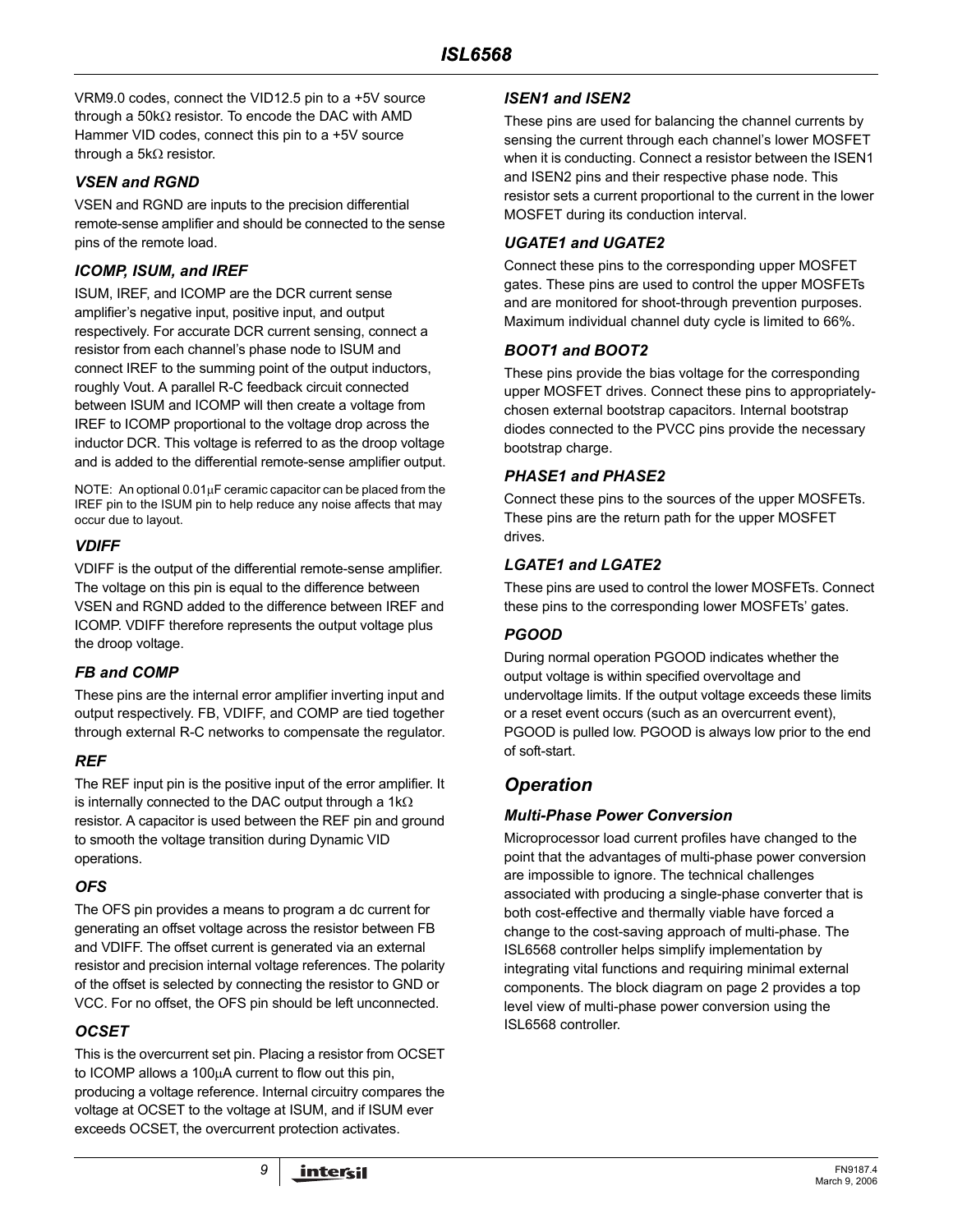

**FIGURE 1. PWM AND INDUCTOR-CURRENT WAVEFORMS FOR 3-PHASE CONVERTER**

#### <span id="page-9-0"></span>*Interleaving*

The switching of each channel in a multi-phase converter is timed to be symmetrically out of phase with each of the other channels. In a 3-phase converter, each channel switches 1/3 cycle after the previous channel and 1/3 cycle before the following channel. As a result, the three-phase converter has a combined ripple frequency three times greater than the ripple frequency of any one phase. In addition, the peak-topeak amplitude of the combined inductor currents is reduced in proportion to the number of phases (Equations 1 and 2). Increased ripple frequency and lower ripple amplitude mean that the designer can use less per-channel inductance and lower total output capacitance for any performance specification.

Figure 1 illustrates the multiplicative effect on output ripple frequency. The three channel currents (IL1, IL2, and IL3) combine to form the AC ripple current and the DC load current. The ripple component has three times the ripple frequency of each individual channel current. Each PWM pulse is terminated 1/3 of a cycle after the PWM pulse of the previous phase. The peak-to-peak current for each phase is about 7A, and the dc components of the inductor currents combine to feed the load.

To understand the reduction of ripple current amplitude in the multi-phase circuit, examine the equation representing an individual channel peak-to-peak inductor current.

$$
I_{PP} = \frac{(V_{IN} - V_{OUT})V_{OUT}}{Lf_S V_{IN}}
$$
 (EQ. 1)

In Equation 1,  $V_{IN}$  and  $V_{OUT}$  are the input and output voltages respectively, L is the single-channel inductor value, and  $f_S$  is the switching frequency.

The output capacitors conduct the ripple component of the inductor current. In the case of multi-phase converters, the capacitor current is the sum of the ripple currents from each of the individual channels. Compare Equation 1 to the expression for the peak-to-peak current after the summation of N symmetrically phase-shifted inductor currents in Equation 2. Peak-to-peak ripple current decreases by an amount proportional to the number of channels. Outputvoltage ripple is a function of capacitance, capacitor equivalent series resistance (ESR), and inductor ripple current. Reducing the inductor ripple current allows the designer to use fewer or less costly output capacitors.

$$
I_{C, PP} = \frac{(V_{IN} - NV_{OUT})V_{OUT}}{Lf_S V_{IN}}
$$
 (EQ. 2)

Another benefit of interleaving is to reduce input ripple current. Input capacitance is determined in part by the maximum input ripple current. Multi-phase topologies can improve overall system cost and size by lowering input ripple current and allowing the designer to reduce the cost of input capacitance. The example in Figure 2 illustrates input currents from a three-phase converter combining to reduce the total input ripple current.

The converter depicted in Figure 2 delivers 1.5V to a 36A load from a 12V input. The RMS input capacitor current is 5.9A. Compare this to a single-phase converter also stepping down 12V to 1.5V at 36A. The single-phase converter has 11.9A RMS input capacitor current. The single-phase converter must use an input capacitor bank with twice the RMS current capacity as the equivalent three-phase converter.



**CAPACITOR RMS CURRENT FOR 3-PHASE CONVERTER**

Figures 22 and 23 in the section entitled *Input Capacitor Selection* can be used to determine the input-capacitor RMS current based on load current, duty cycle, and the number of channels. They are provided as aids in determining the optimal input capacitor solution.

#### *PWM Operation*

The timing of each converter leg is set by the number of active channels. The default channel setting for the ISL6568 is two. One switching cycle is defined as the time between the internal PWM1 pulse termination signals. The pulse termination signal is the internally generated clock signal that triggers the falling edge of PWM1. The cycle time of the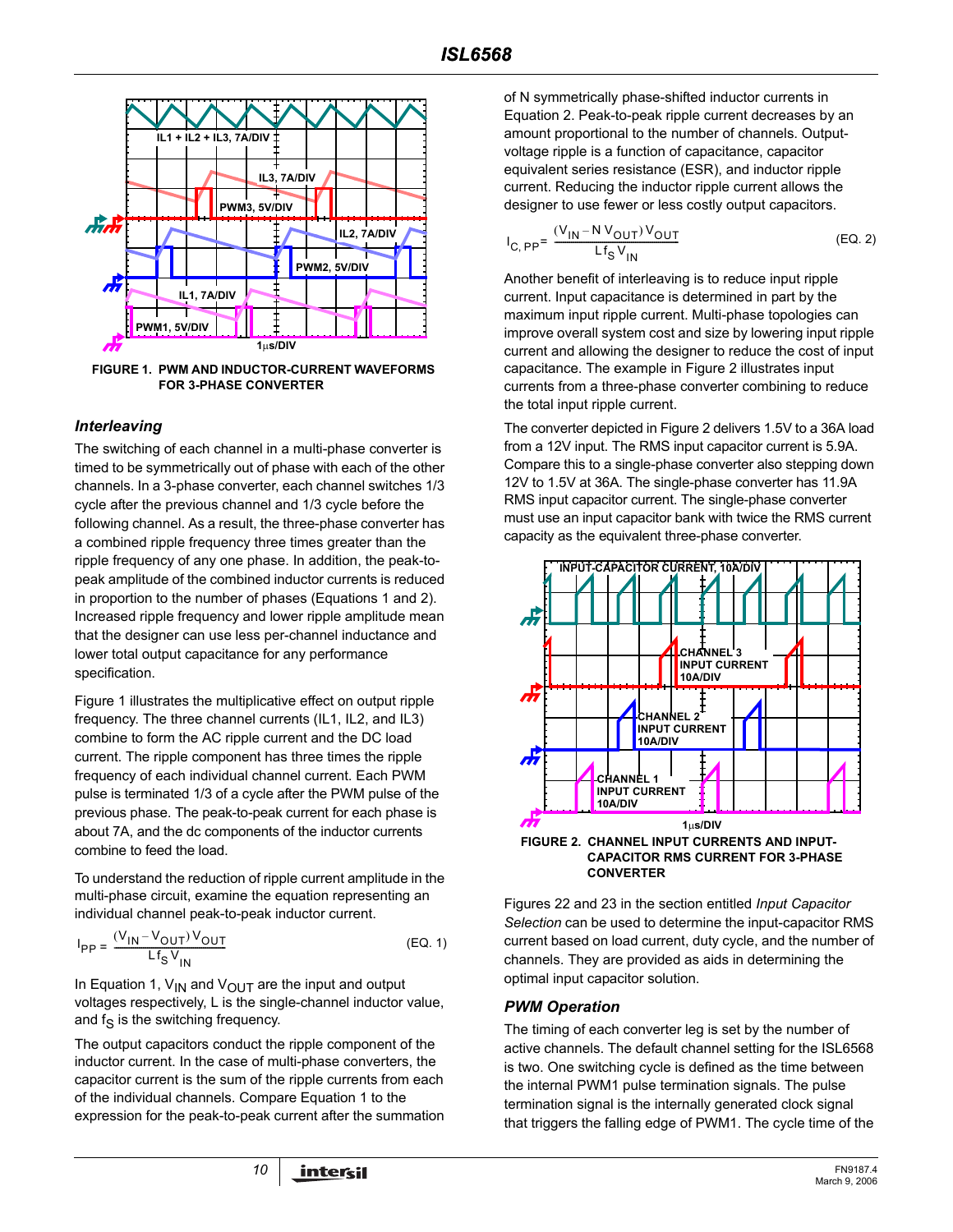pulse termination signal is the inverse of the switching frequency set by the resistor between the FS pin and ground. Each cycle begins when the clock signal commands PWM1 to go low. The PWM1 transition signals the internal channel-1 MOSFET driver to turn off the channel-1 upper MOSFET and turn on the channel-1 synchronous MOSFET. In the default channel configuration, the PWM2 pulse terminates 1/2 of a cycle after the PWM1 pulse.

If the BOOT2 and PHASE2 pins are both connected to +12V single channel operation is selected.

Once a PWM pulse transitions low, it is held low for a minimum of 1/3 cycle. This forced off time is required to ensure an accurate current sample. Current sensing is described in the next section. After the forced off time expires, the PWM output is enabled. The PWM output state is driven by the position of the error amplifier output signal, V<sub>COMP</sub>, minus the current correction signal relative to the sawtooth ramp as illustrated in Figure 3. When the modified V<sub>COMP</sub> voltage crosses the sawtooth ramp, the PWM output transitions high. The internal MOSFET driver detects the change in state of the PWM signal and turns off the synchronous MOSFET and turns on the upper MOSFET. The PWM signal will remain high until the pulse termination signal marks the beginning of the next cycle by triggering the PWM signal low.

#### <span id="page-10-0"></span>*Channel-Current Balance*

One important benefit of multi-phase operation is the thermal advantage gained by distributing the dissipated heat over multiple devices and greater area. By doing this the designer avoids the complexity of driving parallel MOSFETs and the expense of using expensive heat sinks and exotic magnetic materials.

In order to realize the thermal advantage, it is important that each channel in a multi-phase converter be controlled to carry about the same amount of current at any load level. To achieve this, the currents through each channel must be sampled every switching cycle. The sampled currents,  $I_n$ , from each active channel are summed together and divided by the number of active channels. The resulting cycle average current,  $I_{AVG}$ , provides a measure of the total loadcurrent demand on the converter during each switching cycle. Channel-current balance is achieved by comparing the sampled current of each channel to the cycle average current, and making the proper adjustment to each channel pulse width based on the error. Intersil's patented currentbalance method is illustrated in Figure 3, with error correction for channel 1 represented. In the figure, the cycle average current,  $I_{AVG}$ , is compared with the channel 1 sample,  $I_1$ , to create an error signal  $I_{FR}$ .

The filtered error signal modifies the pulse width commanded by  $V_{\text{COMP}}$  to correct any unbalance and force  $I_{FR}$  toward zero. The same method for error signal correction is applied to each active channel.



NOTE: Channel 2 is optional.

#### **FIGURE 3. CHANNEL-1 PWM FUNCTION AND CURRENT-BALANCE ADJUSTMENT**

#### *Current Sampling*

In order to realize proper current-balance, the currents in each channel must be sampled every switching cycle. This sampling occurs during the forced off-time, following a PWM transition low. During this time the current-sense amplifier uses the ISEN inputs to reproduce a signal proportional to the inductor current,  $I_1$ . This sensed current,  $I_{\text{SFN}}$ , is simply a scaled version of the inductor current. The sample window opens exactly 1/6 of the switching period,  $t_{SW}$ , after the PWM transitions low. The sample window then stays open the rest of the switching cycle until PWM transitions high again, as illustrated in Figure 4.

The sampled current, at the end of the  $t_{SAMPL}$ , is proportional to the inductor current and is held until the next switching period sample. The sampled current is used only for channel-current balance.



The ISL6568 supports MOSFET r<sub>DS(ON)</sub> current sensing to sample each channel's current for channel-current balance. The internal circuitry, shown in Figure 5 represents channel n of an N-channel converter. This circuitry is repeated for each channel in the converter, but may not be active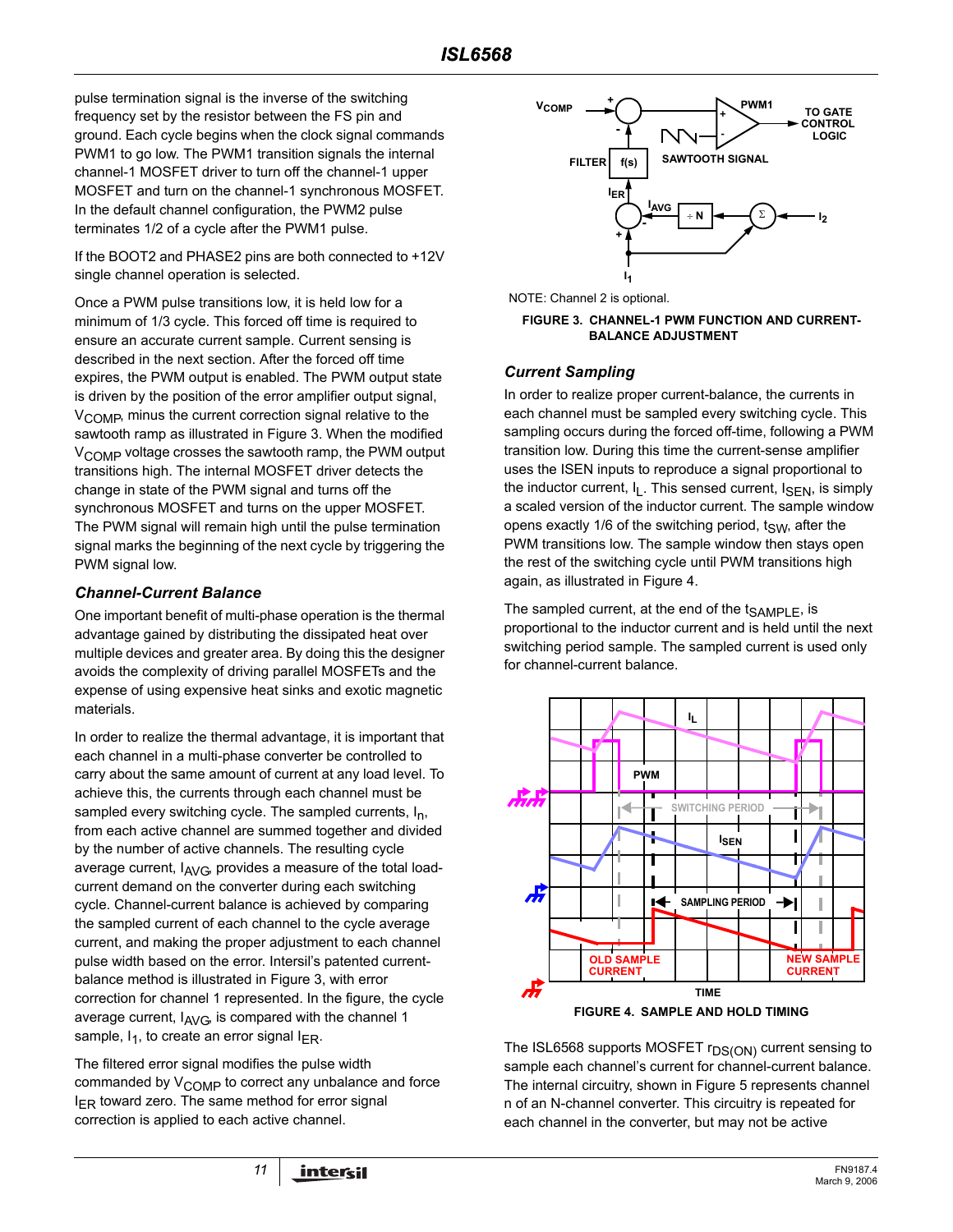depending on the status of the BOOT2 and PHASE2 pins, as described in the *PWM Operation* section.



#### **FIGURE 5. ISL6568 INTERNAL AND EXTERNAL CURRENT-SENSING CIRCUITRY FOR CURRENT BALANCE**

The ISL6568 senses the channel load current by sampling the voltage across the lower MOSFET  $r_{DS(ON)}$ , as shown in Figure 5. A ground-referenced operational amplifier, internal to the ISL6568, is connected to the PHASE node through a resistor,  $R_{\text{ISEN}}$ . The voltage across  $R_{\text{ISEN}}$  is equivalent to the voltage drop across the  $r_{DS(ON)}$  of the lower MOSFET while it is conducting. The resulting current into the ISEN pin is proportional to the channel current,  $I<sub>L</sub>$ . The ISEN current is sampled and held as described in the *Current Sampling* section. From Figure 5, the following equation for  $I_n$  is derived where  $I_1$  is the channel current.

$$
I_n = I_L \frac{r_{DS(ON)}}{R_{ISEN}}
$$
 (EQ. 3)

### *Output Voltage Setting*

The ISL6568 uses a digital to analog converter (DAC) to generate a reference voltage based on the logic signals at the VID pins. The DAC decodes the 5 or 6-bit logic signals into one of the discrete voltages shown in Tables 2, 3, and 4. Each VID pin is pulled up to an internal 1.2V voltage by a weak current source (40µA current), which decreases to 0 as the voltage at the VID pin varies from 0 to the internal 1.2V pull-up voltage. External pull-up resistors or active-high output stages can augment the pull-up current sources, up to a voltage of 5V.

. The ISL6568 accommodates three different DAC ranges: Intel VRM9.0, AMD Hammer, or Intel VRM10.0. The state of the VID12.5 pin decides which DAC version is active. Refer to Table 1 for a description of how to select the desired DAC version.

| TABLE 1. ISL6568 DAC SELECT TABLE |  |  |
|-----------------------------------|--|--|
|-----------------------------------|--|--|

| <b>DAC VERSION</b> | <b>VID12.5 PIN CONDITION</b> |
|--------------------|------------------------------|
| VRM10.0            | Less then 3V                 |
| VRM9.0             | 50kΩ resistor to +5V         |
| AMD HAMMER         | 5k $\Omega$ resistor to +5V  |

| VID4         | VID <sub>3</sub> | VID <sub>2</sub> | VID1         | VID <sub>0</sub> | <b>VDAC</b> |
|--------------|------------------|------------------|--------------|------------------|-------------|
| 1            | $\mathbf{1}$     | $\mathbf{1}$     | $\mathbf{1}$ | $\mathbf{1}$     | Off         |
| $\mathbf{1}$ | $\mathbf{1}$     | $\mathbf{1}$     | $\mathbf{1}$ | 0                | 0.800       |
| 1            | $\mathbf 1$      | $\mathbf{1}$     | 0            | $\mathbf{1}$     | 0.825       |
| 1            | $\mathbf{1}$     | $\mathbf{1}$     | 0            | 0                | 0.850       |
| 1            | $\mathbf 1$      | 0                | $\mathbf{1}$ | 1                | 0.875       |
| $\mathbf{1}$ | $\mathbf{1}$     | 0                | $\mathbf{1}$ | 0                | 0.900       |
| 1            | $\mathbf{1}$     | 0                | 0            | $\mathbf{1}$     | 0.925       |
| 1            | $\mathbf{1}$     | 0                | $\mathsf 0$  | 0                | 0.950       |
| 1            | 0                | $\mathbf{1}$     | $\mathbf{1}$ | 1                | 0.975       |
| $\mathbf{1}$ | 0                | $\mathbf{1}$     | $\mathbf{1}$ | 0                | 1.000       |
| 1            | 0                | $\mathbf{1}$     | 0            | $\mathbf 1$      | 1.025       |
| $\mathbf{1}$ | $\mathsf 0$      | $\mathbf{1}$     | $\mathsf 0$  | 0                | 1.050       |
| $\mathbf{1}$ | 0                | 0                | $\mathbf{1}$ | 1                | 1.075       |
| 1            | 0                | 0                | $\mathbf{1}$ | 0                | 1.100       |
| $\mathbf{1}$ | 0                | 0                | $\mathsf 0$  | $\mathbf 1$      | 1.125       |
| $\mathbf{1}$ | 0                | 0                | 0            | 0                | 1.150       |
| 0            | $\mathbf{1}$     | $\mathbf{1}$     | $\mathbf{1}$ | $\mathbf{1}$     | 1.175       |
| 0            | $\mathbf 1$      | $\mathbf{1}$     | $\mathbf{1}$ | 0                | 1.200       |
| 0            | $\mathbf{1}$     | $\mathbf{1}$     | 0            | $\mathbf 1$      | 1.225       |
| 0            | $\mathbf{1}$     | $\mathbf{1}$     | 0            | 0                | 1.250       |
| 0            | $\mathbf{1}$     | 0                | $\mathbf{1}$ | $\mathbf{1}$     | 1.275       |
| 0            | $\mathbf 1$      | 0                | $\mathbf{1}$ | 0                | 1.300       |
| 0            | $\mathbf{1}$     | 0                | 0            | $\mathbf{1}$     | 1.325       |
| 0            | $\mathbf 1$      | 0                | 0            | 0                | 1.350       |
| 0            | 0                | $\mathbf{1}$     | $\mathbf{1}$ | 1                | 1.375       |
| 0            | 0                | 1                | 1            | 0                | 1.400       |
| 0            | 0                | $\mathbf{1}$     | 0            | 1                | 1.425       |
| 0            | 0                | $\mathbf{1}$     | 0            | 0                | 1.450       |
| 0            | 0                | 0                | $\mathbf{1}$ | $\mathbf 1$      | 1.475       |
| 0            | 0                | 0                | $\mathbf{1}$ | 0                | 1.500       |
| 0            | 0                | 0                | 0            | 1                | 1.525       |
| 0            | 0                | 0                | 0            | 0                | 1.550       |

#### **TABLE 2. AMD HAMMER VOLTAGE IDENTIFICATION CODES**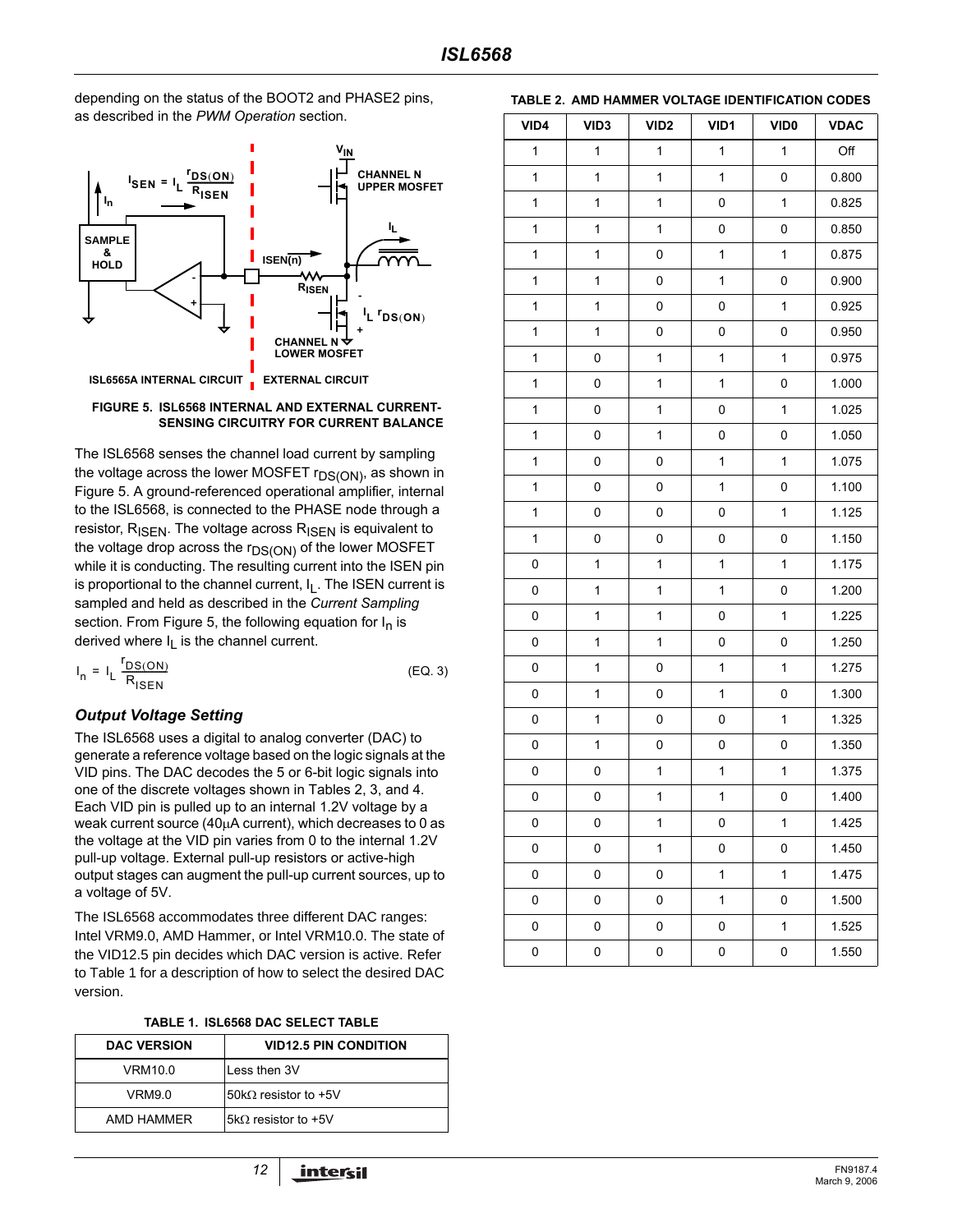#### **TABLE 3. VRM9 VOLTAGE IDENTIFICATION CODES**

| VID4         | VID <sub>3</sub> | VID <sub>2</sub> | VID1         | VID <sub>0</sub> | <b>VDAC</b> |
|--------------|------------------|------------------|--------------|------------------|-------------|
| $\mathbf{1}$ | $\mathbf{1}$     | $\mathbf 1$      | $\mathbf{1}$ | $\mathbf{1}$     | Off         |
| $\mathbf{1}$ | $\mathbf{1}$     | $\mathbf{1}$     | $\mathbf{1}$ | 0                | 1.100       |
| $\mathbf{1}$ | $\mathbf 1$      | $\mathbf{1}$     | 0            | $\mathbf 1$      | 1.125       |
| $\mathbf{1}$ | $\mathbf 1$      | $\mathbf{1}$     | 0            | 0                | 1.150       |
| $\mathbf{1}$ | $\mathbf{1}$     | 0                | $\mathbf{1}$ | $\mathbf 1$      | 1.175       |
| $\mathbf{1}$ | $\mathbf 1$      | 0                | $\mathbf{1}$ | 0                | 1.200       |
| $\mathbf 1$  | $\mathbf 1$      | 0                | 0            | $\mathbf 1$      | 1.225       |
| $\mathbf{1}$ | $\mathbf 1$      | 0                | 0            | 0                | 1.250       |
| $\mathbf{1}$ | 0                | $\mathbf{1}$     | $\mathbf{1}$ | $\mathbf 1$      | 1.275       |
| $\mathbf{1}$ | $\pmb{0}$        | $\mathbf{1}$     | $\mathbf{1}$ | 0                | 1.300       |
| $\mathbf{1}$ | $\pmb{0}$        | $\mathbf{1}$     | 0            | $\mathbf 1$      | 1.325       |
| $\mathbf 1$  | 0                | $\mathbf{1}$     | 0            | 0                | 1.350       |
| 1            | 0                | 0                | $\mathbf{1}$ | 1                | 1.375       |
| 1            | $\pmb{0}$        | 0                | $\mathbf{1}$ | 0                | 1.400       |
| $\mathbf{1}$ | $\pmb{0}$        | 0                | 0            | $\mathbf 1$      | 1.425       |
| $\mathbf{1}$ | 0                | 0                | 0            | 0                | 1.450       |
| 0            | $\mathbf{1}$     | $\mathbf{1}$     | $\mathbf{1}$ | $\mathbf{1}$     | 1.475       |
| 0            | $\mathbf 1$      | $\mathbf{1}$     | $\mathbf{1}$ | 0                | 1.500       |
| 0            | 1                | $\mathbf{1}$     | 0            | 1                | 1.525       |
| 0            | $\mathbf 1$      | $\mathbf{1}$     | 0            | 0                | 1.550       |
| 0            | $\mathbf 1$      | 0                | $\mathbf{1}$ | $\mathbf 1$      | 1.575       |
| 0            | $\mathbf 1$      | 0                | $\mathbf{1}$ | 0                | 1.600       |
| 0            | $\mathbf 1$      | 0                | 0            | $\mathbf 1$      | 1.625       |
| 0            | $\mathbf 1$      | 0                | 0            | 0                | 1.650       |
| 0            | 0                | $\mathbf 1$      | $\mathbf{1}$ | $\mathbf{1}$     | 1.675       |
| 0            | 0                | 1                | 1            | 0                | 1.700       |
| 0            | 0                | $\mathbf{1}$     | 0            | $\mathbf 1$      | 1.725       |
| 0            | 0                | $\mathbf{1}$     | $\mathsf 0$  | 0                | 1.750       |
| 0            | $\mathsf 0$      | 0                | 12.75        | $\mathbf 1$      | 1.775       |
| 0            | 0                | 0                | $\mathbf{1}$ | 0                | 1.800       |
| 0            | 0                | 0                | 0            | $\mathbf 1$      | 1.825       |
| 0            | 0                | 0                | $\mathsf 0$  | 0                | 1.850       |

#### **TABLE 4. VRM10 VOLTAGE IDENTIFICATION CODES**

| VID4         | VID <sub>3</sub> | VID <sub>2</sub> | VID1         | <b>VID0</b>  | <b>VID12.5</b> | <b>VDAC</b> |
|--------------|------------------|------------------|--------------|--------------|----------------|-------------|
| $\mathbf 1$  | $\mathbf{1}$     | $\mathbf{1}$     | 1            | 1            | $\mathbf{1}$   | Off         |
| $\mathbf{1}$ | $\mathbf 1$      | 1                | 1            | 1            | 0              | Off         |
| 0            | $\mathbf{1}$     | 0                | 1            | 0            | 0              | 0.8375      |
| 0            | $\mathbf 1$      | 0                | 0            | 1            | 1              | 0.8500      |
| 0            | $\mathbf{1}$     | 0                | 0            | 1            | 0              | 0.8625      |
| 0            | $\mathbf{1}$     | 0                | 0            | 0            | 1              | 0.8750      |
| 0            | $\mathbf 1$      | 0                | 0            | 0            | 0              | 0.8875      |
| 0            | 0                | 1                | 1            | 1            | 1              | 0.9000      |
| 0            | 0                | 1                | 1            | 1            | 0              | 0.9125      |
| 0            | 0                | $\mathbf 1$      | 1            | 0            | $\mathbf{1}$   | 0.9250      |
| 0            | 0                | 1                | 1            | 0            | 0              | 0.9375      |
| 0            | 0                | 1                | 0            | $\mathbf{1}$ | $\mathbf{1}$   | 0.9500      |
| 0            | 0                | 1                | 0            | 1            | 0              | 0.9625      |
| 0            | 0                | 1                | 0            | 0            | $\mathbf{1}$   | 0.9750      |
| 0            | 0                | 1                | 0            | 0            | 0              | 0.9875      |
| 0            | 0                | 0                | 1            | 1            | 1              | 1.0000      |
| 0            | 0                | 0                | 1            | 1            | 0              | 1.0125      |
| 0            | 0                | 0                | 1            | 0            | 1              | 1.0250      |
| 0            | 0                | 0                | 1            | 0            | 0              | 1.0375      |
| 0            | 0                | 0                | 0            | 1            | 1              | 1.0500      |
| 0            | 0                | 0                | 0            | 1            | 0              | 1.0625      |
| 0            | 0                | 0                | 0            | 0            | $\mathbf{1}$   | 1.0750      |
| 0            | 0                | 0                | 0            | 0            | 0              | 1.0875      |
| $\mathbf{1}$ | $\mathbf 1$      | 1                | $\mathbf{1}$ | 0            | $\mathbf{1}$   | 1.1000      |
| $\mathbf{1}$ | $\mathbf 1$      | 1                | 1            | 0            | 0              | 1.1125      |
| 1            | 1                | 1                | 0            | 1            | 1              | 1.1250      |
| 1            | 1                | 1                | 0            | 1            | 0              | 1.1375      |
| 1            | 1                | 1                | 0            | 0            | 1              | 1.1500      |
| 1            | 1                | 1                | 0            | 0            | 0              | 1.1625      |
| 1            | $\mathbf 1$      | 0                | 1            | 1            | 1              | 1.1750      |
| 1            | 1                | 0                | 1            | 1            | 0              | 1.1875      |
| 1            | $\mathbf{1}$     | 0                | 1            | 0            | 1              | 1.2000      |
| 1            | 1                | 0                | 1            | 0            | 0              | 1.2125      |
| 1            | 1                | 0                | 0            | 1            | 1              | 1.2250      |
| 1            | 1                | 0                | 0            | 1            | 0              | 1.2375      |
| $\mathbf{1}$ | $\mathbf{1}$     | 0                | 0            | 0            | 1              | 1.2500      |
| 1            | 1                | 0                | 0            | 0            | 0              | 1.2625      |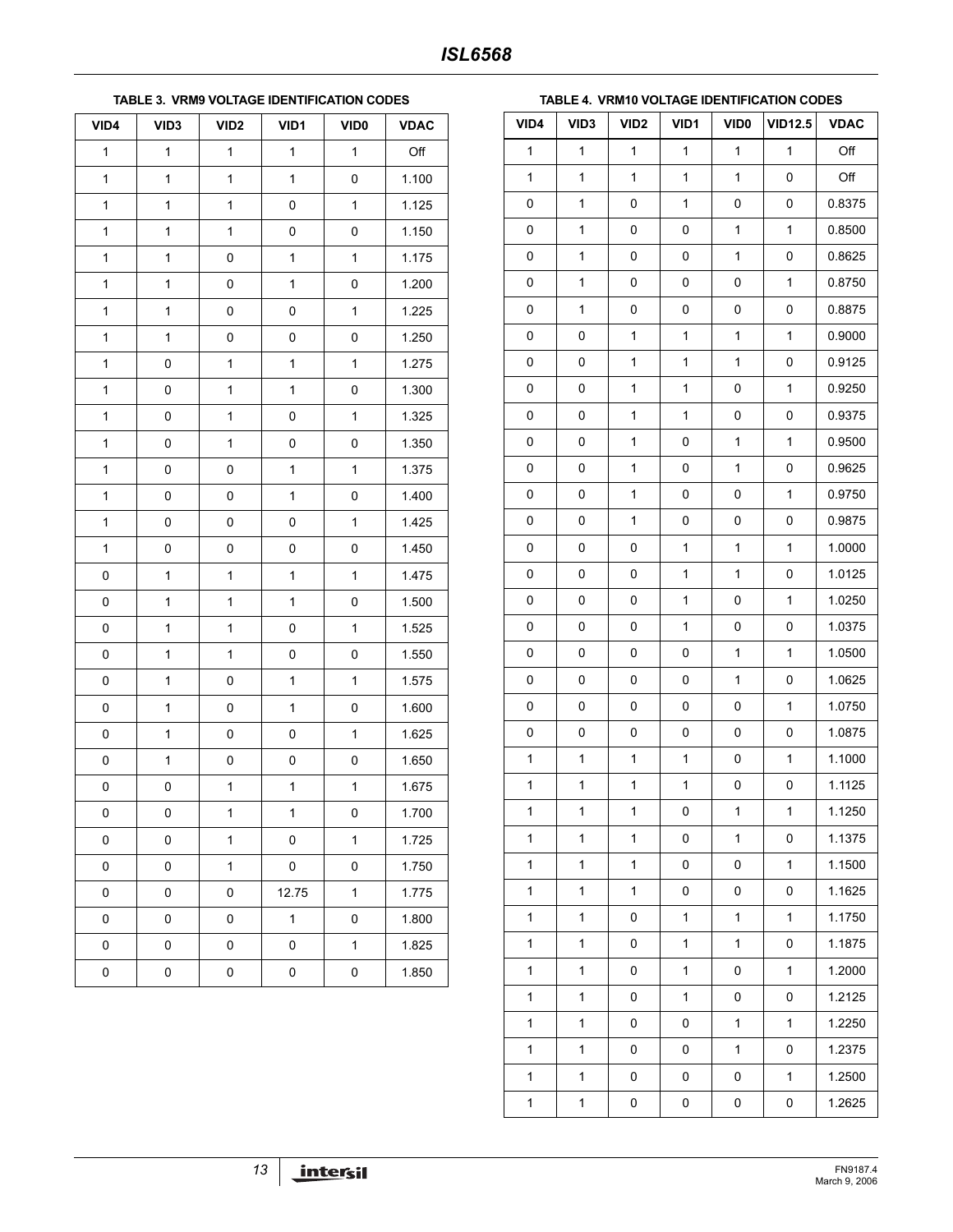| VID4         | VID <sub>3</sub> | VID <sub>2</sub> | VID1         | VID <sub>0</sub> | <b>VID12.5</b> | <b>VDAC</b> |
|--------------|------------------|------------------|--------------|------------------|----------------|-------------|
| $\mathbf{1}$ | 0                | $\mathbf{1}$     | 1            | $\mathbf{1}$     | $\mathbf{1}$   | 1.2750      |
| 1            | 0                | $\mathbf{1}$     | 1            | $\mathbf{1}$     | 0              | 1.2875      |
| 1            | 0                | 1                | 1            | 0                | 1              | 1.300       |
| 1            | 0                | $\mathbf{1}$     | 1            | 0                | 0              | 1.3125      |
| $\mathbf{1}$ | 0                | $\mathbf{1}$     | 0            | $\mathbf{1}$     | 1              | 1.3250      |
| 1            | 0                | 1                | 0            | 1                | 0              | 1.3375      |
| $\mathbf{1}$ | 0                | $\mathbf{1}$     | 0            | 0                | 1              | 1.3500      |
| $\mathbf{1}$ | 0                | $\mathbf{1}$     | 0            | 0                | 0              | 1.3625      |
| 1            | 0                | 0                | $\mathbf{1}$ | $\mathbf{1}$     | 1              | 1.3750      |
| $\mathbf{1}$ | $\mathsf 0$      | $\mathsf 0$      | 1            | $\mathbf{1}$     | 0              | 1.3875      |
| $\mathbf{1}$ | 0                | 0                | 1            | 0                | 1              | 1.4000      |
| 1            | 0                | 0                | $\mathbf{1}$ | 0                | 0              | 1.4125      |
| $\mathbf{1}$ | 0                | 0                | 0            | $\mathbf{1}$     | 1              | 1.4250      |
| 1            | 0                | 0                | 0            | 1                | 0              | 1.4375      |
| $\mathbf{1}$ | 0                | 0                | 0            | 0                | 1              | 1.4500      |
| 1            | 0                | 0                | 0            | 0                | 0              | 1.4625      |
| 0            | 1                | $\mathbf{1}$     | 1            | 1                | $\mathbf{1}$   | 1.4750      |
| 0            | $\mathbf{1}$     | $\mathbf 1$      | $\mathbf 1$  | $\mathbf{1}$     | 0              | 1.4875      |
| 0            | 1                | 1                | 1            | 0                | 1              | 1.5000      |
| 0            | 1                | 1                | 1            | 0                | 0              | 1.5125      |
| 0            | $\mathbf 1$      | $\mathbf{1}$     | 0            | $\mathbf 1$      | 1              | 1.5250      |
| 0            | 1                | 1                | 0            | 1                | 0              | 1.5375      |
| 0            | $\mathbf{1}$     | 1                | 0            | 0                | $\mathbf{1}$   | 1.5500      |
| 0            | 1                | $\mathbf{1}$     | 0            | 0                | 0              | 1.5625      |
| 0            | 1                | $\mathsf 0$      | 1            | $\mathbf 1$      | 1              | 1.5750      |
| 0            | 1                | $\pmb{0}$        | $\mathbf{1}$ | $\mathbf{1}$     | 0              | 1.5875      |
| 0            | 1                | 0                | $\mathbf{1}$ | 0                | $\mathbf 1$    | 1.6000      |

|  | TABLE 4. VRM10 VOLTAGE IDENTIFICATION CODES (Continued) |  |
|--|---------------------------------------------------------|--|
|--|---------------------------------------------------------|--|

## *Voltage Regulation*

In order to regulate the output voltage to a specified level, the ISL6568 uses the integrating compensation network shown in Figure 6. This compensation network insures that the steady-state error in the output voltage is limited only to the error in the reference voltage (output of the DAC) and offset errors in the OFS current source, remote-sense and error amplifiers. Intersil specifies the guaranteed tolerance of the ISL6568 to include the combined tolerances of each of these elements.



#### **FIGURE 6. OUTPUT VOLTAGE AND LOAD-LINE REGULATION WITH OFFSET ADJUSTMENT**

The ISL6568 incorporates an internal differential remotesense amplifier in the feedback path. The amplifier removes the voltage error encountered when measuring the output voltage relative to the controller ground reference point, resulting in a more accurate means of sensing output voltage. Connect the microprocessor sense pins to the noninverting input, VSEN, and inverting input, RGND, of the remote-sense amplifier. The droop voltage,  $V_{DROOB}$ , also feeds into the remote-sense amplifier. The remote-sense output,  $V_{\text{DIFF}}$ , is therefore equal to the sum of the output voltage,  $V_{\text{OUT}}$ , and the droop voltage.  $V_{\text{DIFF}}$  is connected to the inverting input of the error amplifier through an external resistor.

The output of the error amplifier,  $V_{\text{COMP}}$ , is compared to the sawtooth waveform to generate the PWM signals. The PWM signals control the timing of the Internal MOSFET drivers and regulate the converter output so that the voltage at FB is equal to the voltage at REF. This will regulate the output voltage to be equal to Equation 4. The internal and external circuitry that controls voltage regulation is illustrated in Figure 6.

$$
V_{OUT} = V_{REF} - V_{OFS} - V_{DROOP}
$$
 (EQ. 4)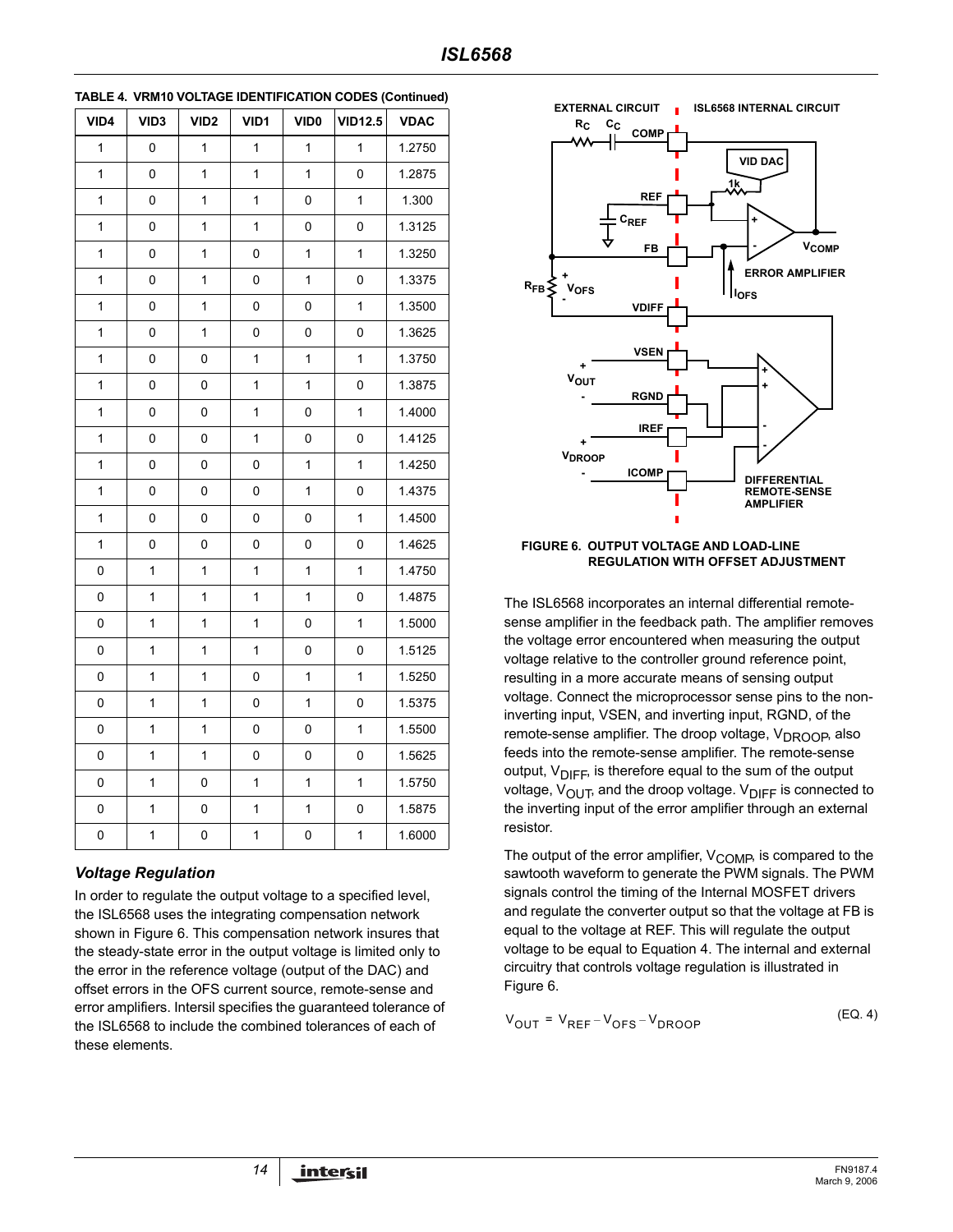### *Load-Line (Droop) Regulation*

Some microprocessor manufacturers require a preciselycontrolled output impedance. This dependence of output voltage on load current is often termed "droop" or "load line" regulation.

As shown in Figure 6, a voltage, V<sub>DROOP</sub>, proportional to the total current in all active channels,  $I_{\text{OUT}}$ , feeds into the differential remote-sense amplifier. The resulting voltage at the output of the remote-sense amplifier is the sum of the output voltage and the droop voltage. As Equation 4 shows, feeding this voltage into the compensation network causes the regulator to adjust the output voltage so that it's equal to the reference voltage minus the droop voltage.

The droop voltage,  $V_{DROOP}$ , is created by sensing the current through the output inductors. This is accomplished by using a continuous DCR current sensing method.

Inductor windings have a characteristic distributed resistance or DCR (Direct Current Resistance). For simplicity, the inductor DCR is considered as a separate lumped quantity, as shown in Figure 7. The channel current, I<sub>I</sub>, flowing through the inductor, passes through the DCR. Equation 5 shows the s-domain equivalent voltage,  $V_1$ , across the inductor.

$$
V_{L}(s) = I_{L} \cdot (s \cdot L + DCR)
$$
 (EQ. 5)

The inductor DCR is important because the voltage dropped across it is proportional to the channel current. By using a simple R-C network and a current sense amplifier, as shown in Figure 7, the voltage drop across all of the inductors' DCRs can be extracted. The output of the current sense amplifier,  $V_{DROOB}$  can be shown to be proportional to the channel currents  $I_1$ <sub>1</sub> and  $I_2$ , shown in Equation 6.

$$
V_{DROOP}(s) = \frac{\left(\frac{s \cdot L}{DCR} + 1\right)}{(s \cdot R_{COMP} \cdot C_{COMP} + 1)} \cdot \frac{R_{COMP}}{R_S} \cdot (I_{L1} + I_{L2}) \cdot DCR
$$
 (EQ. 6)

If the R-C network components are selected such that the R-C time constant matches the inductor L/DCR time constant, then  $V_{DROOP}$  is equal to the sum of the voltage drops across the individual DCRs, multiplied by a gain. As Equation 7 shows,  $V_{DROOP}$  is therefore proportional to the total output current,  $I_{\text{OUT}}$ .

$$
V_{DROOP} = \frac{R_{COMP}}{R_S} \cdot I_{OUT} \cdot DCR
$$
 (EQ. 7)





By simply adjusting the value of  $R<sub>S</sub>$ , the load line can be set to any level, giving the converter the right amount of droop at all load currents. It may also be necessary to compensate for any changes in DCR due to temperature. These changes cause the load line to be skewed, and cause the R-C time constant to not match the L/DCR time constant. If this becomes a problem a simple negative temperature coefficient resistor network can be used in the place of R<sub>COMP</sub> to compensate for the rise in DCR due to temperature.

**Note:** An optional 10nF ceramic capacitor from the ISUM pin to the IREF pin is recommended to help reduce any noise affects on the current sense amplifier due to layout.

### *Output-Voltage Offset Programming*

The ISL6568 allows the designer to accurately adjust the offset voltage by connecting a resistor,  $R<sub>OFS</sub>$ , from the OFS pin to VCC or GND. When R<sub>OFS</sub> is connected between OFS and VCC, the voltage across it is regulated to 1.5V. This causes a proportional current  $(I_{\text{OFS}})$  to flow into the OFS pin and out of the FB pin. If  $R<sub>OFS</sub>$  is connected to ground, the voltage across it is regulated to 0.5V, and  $I<sub>OFS</sub>$  flows into the FB pin and out of the OFS pin. The offset current flowing through the resistor between VDIFF and FB will generate the desired offset voltage which is equal to the product  $(I_{\Omega}F_S \times I_{\Omega})$  $R_{FB}$ ). These functions are shown in Figures 8 and 9.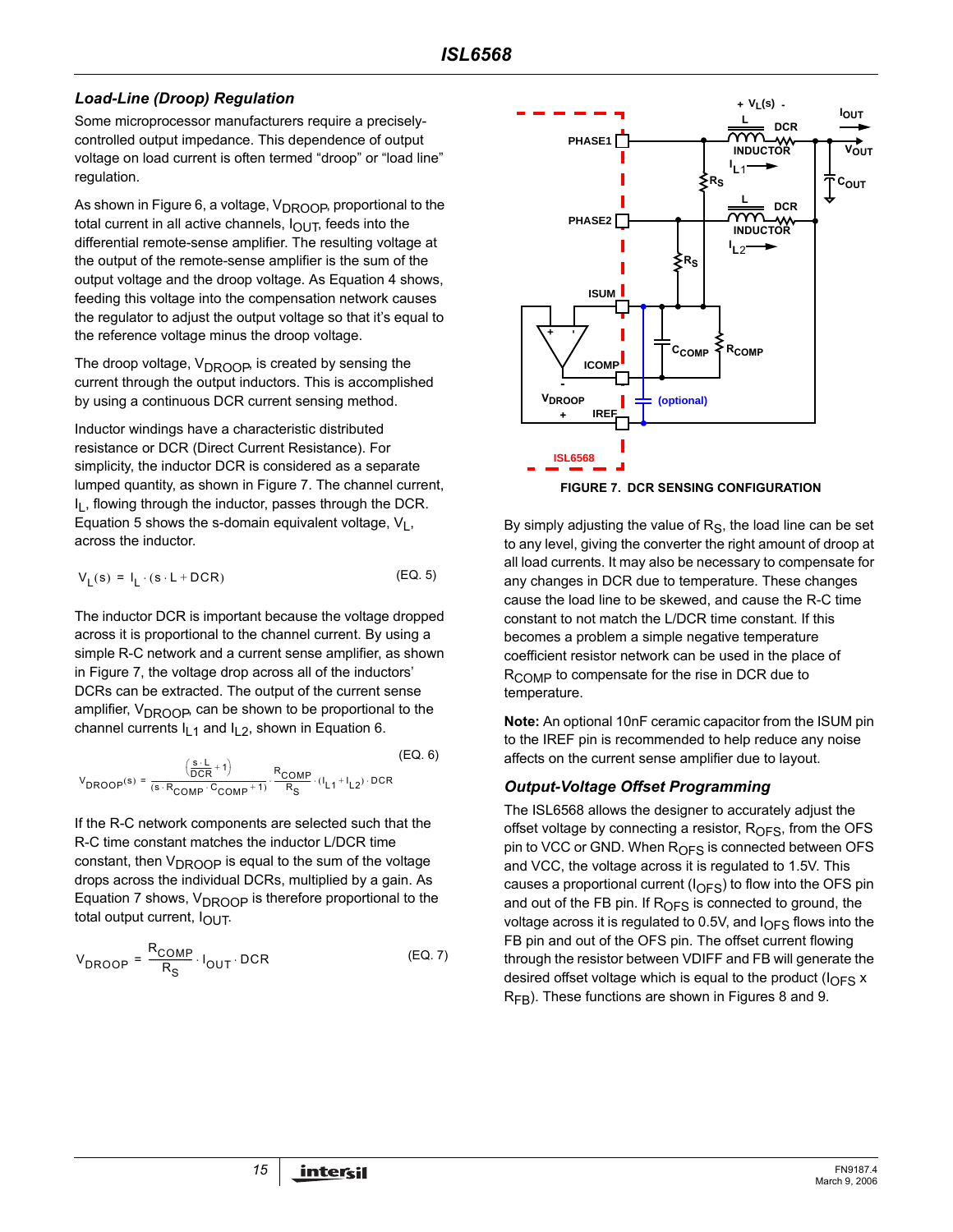







Once the desired output offset voltage has been determined, use the following formulas to set  $R<sub>OFS</sub>$ :

For Positive Offset (connect  $R<sub>OFS</sub>$  to GND):

$$
R_{\text{OFS}} = \frac{0.5 \times R_{\text{FB}}}{V_{\text{OFFSET}}}
$$
 (EQ. 8)

For Negative Offset (connect  $R<sub>OFS</sub>$  to VCC):

$$
R_{\text{OFS}} = \frac{1.5 \times R_{\text{FB}}}{V_{\text{OFFSET}}}
$$
 (EQ. 9)

#### *Dynamic VID*

Modern microprocessors need to make changes to their core voltage as part of normal operation. They direct the corevoltage regulator to do this by making changes to the VID inputs. The core-voltage regulator is required to monitor the DAC inputs and respond to on-the-fly VID changes in a controlled manner, supervising a safe output voltage transition without discontinuity or disruption.

The DAC mode the ISL6568 is operating in determines how the controller responds to a dynamic VID change. When in VRM10 mode the ISL6568 checks the VID inputs six times every switching cycle. If a new code is established and it stays the same for 3 consecutive readings, the ISL6568 recognizes the change and increments the reference. Specific to VRM10, the processor controls the VID transitions and is responsible for incrementing or decrementing one VID step at a time. In VRM10 setting, the ISL6568 will immediately change the reference to the new requested value as soon as the request is validated; in cases where the reference step is too large, the sudden change can trigger overcurrent or overvoltage events.

In order to ensure the smooth transition of output voltage during a VRM10 VID change, a VID step change smoothing network is required for an ISL6568 based voltage regulator. This network is composed of a 1k $\Omega$  internal resistor between the output of DAC and the capacitor  $C_{RFF}$ , between the REF pin and ground. The selection of  $C_{REF}$  is based on the time duration for 1 bit VID change and the allowable delay time.

Assuming the microprocessor controls the VID change at 1 bit every  $T_{\text{VID}}$ , the relationship between  $C_{\text{REF}}$  and  $T_{\text{VID}}$  is given by Equation 10.

$$
C_{REF} = 0.004X T_{VID}
$$
 (EQ. 10)

As an example, for a VID step change rate of 5µs per bit, the value of  $C_{RFF}$  is 22nF based on Equation 10.

When running in VRM9 or AMD Hammer operation, the ISL6568 responds slightly differently to a dynamic VID change than when in VRM10 mode. In these modes the VID code can be changed by more than a 1-bit step at a time. Once the controller receives the new VID code it waits half of a phase cycle and then begins slewing the DAC 12.5mV every phase cycle, until the VID and DAC are equal. Thus, the total time required for a VID change,  $t<sub>DVID</sub>$ , is dependent on the switching frequency (f<sub>S</sub>), the size of the change ( $\Delta V_{VID}$ ), and the time required to register the VID change. The one-cycle addition in the t<sub>DVID</sub> equation is due to the possibility that the VID code change may occur up to one full switching cycle before being recognized. The approximate time required for a ISL6568-based converter in AMD Hammer configuration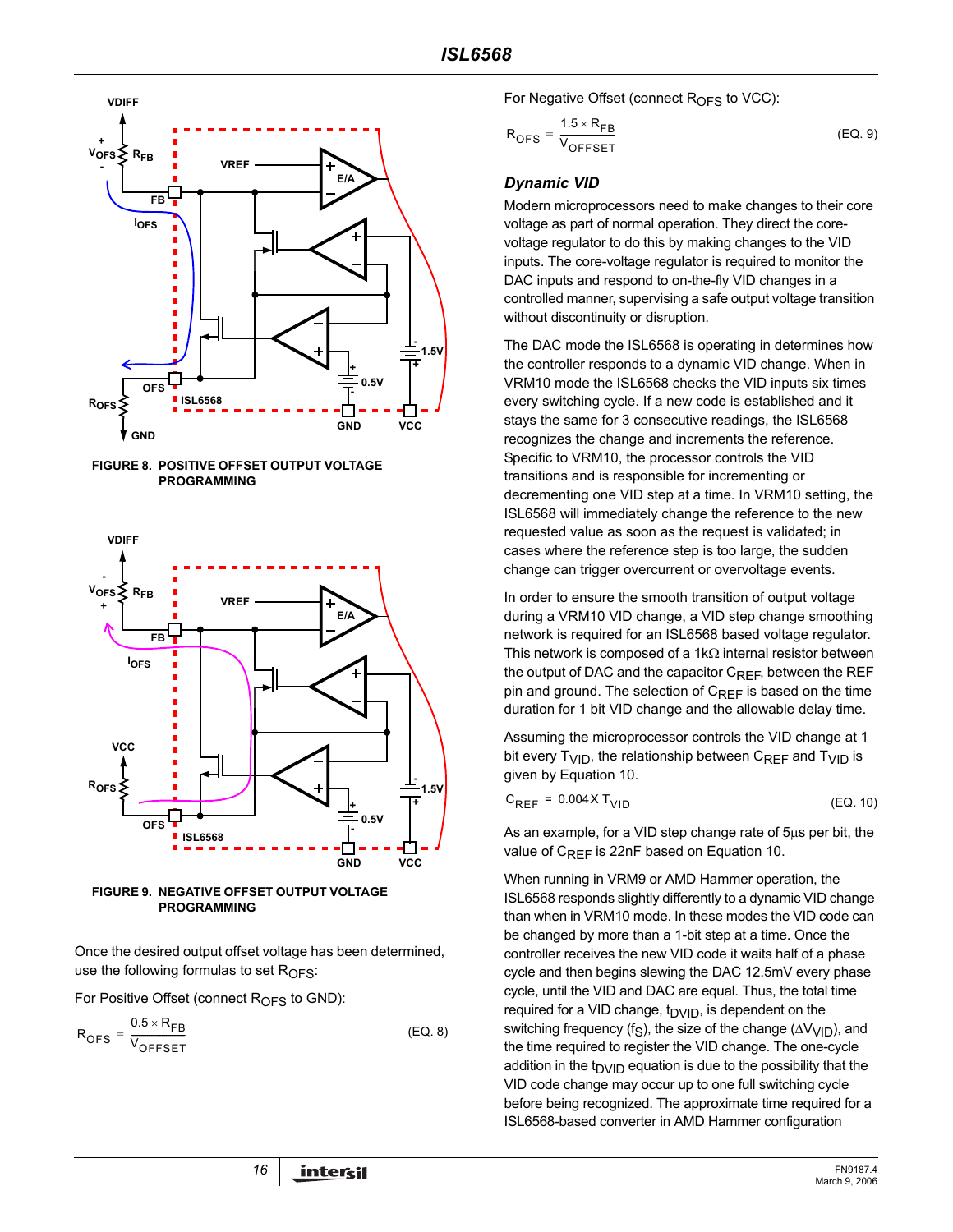running at  $f_S = 335$ kHz to make a 1.1V to 1.5V reference voltage change is about 100µs, as calculated using the following equation.

$$
t_{\text{DVID}} = \frac{1}{f_S} \left( \frac{\Delta V_{\text{VID}}}{0.0125} + 1.5 \right) \tag{Eq. 11}
$$

#### *Advanced Adaptive Zero Shoot-Through Deadtime Control (Patent Pending)*

The integrated drivers incorporate a unique adaptive deadtime control technique to minimize deadtime, resulting in high efficiency from the reduced freewheeling time of the lower MOSFET body-diode conduction, and to prevent the upper and lower MOSFETs from conducting simultaneously. This is accomplished by ensuring either rising gate turns on its MOSFET with minimum and sufficient delay after the other has turned off.

During turn-off of the lower MOSFET, the PHASE voltage is monitored until it reaches a -0.3V/+0.8V trip point for a forward/reverse current, at which time the UGATE is released to rise. An auto-zero comparator is used to correct the  $r_{DS(ON)}$ drop in the phase voltage preventing false detection of the -0.3V phase level during  $r_{DS(ON)}$  conduction period. In the case of zero current, the UGATE is released after 35ns delay of the LGATE dropping below 0.5V. During the phase detection, the disturbance of LGATE falling transition on the PHASE node is blanked out to prevent falsely tripping. Once the PHASE is high, the advanced adaptive shoot-through circuitry monitors the PHASE and UGATE voltages during a PWM falling edge and the subsequent UGATE turn-off. If either the UGATE falls to less than 1.75V above the PHASE or the PHASE falls to less than +0.8V, the LGATE is released to turn on.

#### *Internal Bootstrap Device*

Both integrated drivers feature an internal bootstrap schottky diode. Simply adding an external capacitor across the BOOT and PHASE pins completes the bootstrap circuit. The bootstrap function is also designed to prevent the bootstrap capacitor from overcharging due to the large negative swing at the PHASE node. This reduces voltage stress on the boot to phase pins.

The bootstrap capacitor must have a maximum voltage rating above PVCC + 5V and its capacitance value can be chosen from the following equation:

$$
C_{\text{BOOT}\_\text{CAP}} \ge \frac{Q_{\text{GATE}}}{\Delta V_{\text{BOOT}\_\text{CAP}}}
$$
 (EQ. 12)

$$
Q_{GATE} = \frac{Q_{G1} \cdot \text{PVCC}}{V_{GS1}} \cdot N_{Q1}
$$

where  $Q_{G1}$  is the amount of gate charge per upper MOSFET at  $V_{GS1}$  gate-source voltage and  $N_{O1}$  is the number of control MOSFETs. The  $\Delta V_{\text{BOOT\_CAP}}$  term is defined as the allowable droop in the rail of the upper gate drive.



**VOLTAGE**

#### *Gate Drive Voltage Versatility*

The ISL6568 provides the user flexibility in choosing the gate drive voltage for efficiency optimization. The controller ties the upper and lower drive rails together. Simply applying a voltage from 5V up to 12V on PVCC sets both gate drive rail voltages simultaneously.

### *Initialization*

Prior to initialization, proper conditions must exist on the ENLL, VCC, PVCC and the VID pins. When the conditions are met, the controller begins soft-start. Once the output voltage is within the proper window of operation, the controller asserts PGOOD.

#### *Enable and Disable*

While in shutdown mode, the PWM outputs are held in a high-impedance state. This forces the drivers to short gateto-source of the upper and lower MOSFET's to assure the MOSFETs remain off. The following input conditions must be met before the ISL6566 is released from this shutdown mode.

1. The bias voltage applied at VCC must reach the internal power-on reset (POR) rising threshold. Once this threshold is reached, proper operation of all aspects of the ISL6568 is guaranteed. Hysteresis between the rising and falling thresholds assure that once enabled, the ISL6568 will not inadvertently turn off unless the bias voltage drops substantially (see *Electrical Specifications*).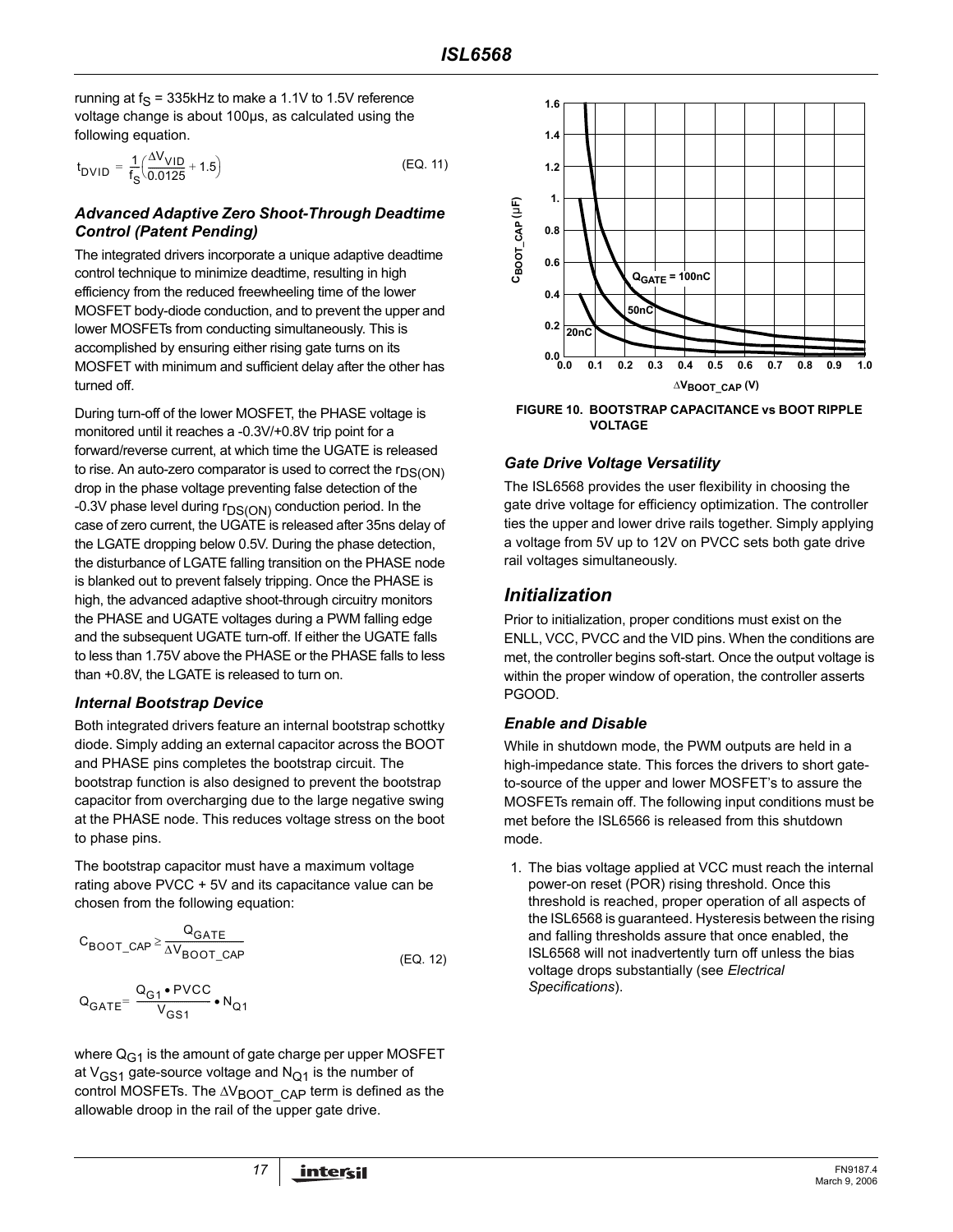

**FIGURE 11. POWER SEQUENCING USING THRESHOLD-SENSITIVE ENABLE (ENLL) FUNCTION**

- 2. The voltage on ENLL must be above 0.66V. The EN input allows for power sequencing between the controller bias voltage and another voltage rail. The enable comparator holds the ISL6568 in shutdown until the voltage at ENLL rises above 0.66V. The enable comparator has 60mV of hysteresis to prevent bounce.
- 3. The driver bias voltage applied at the PVCC pin must reach the internal power-on reset (POR) rising threshold. Hysteresis between the rising and falling thresholds assure that once enabled, the ISL6568 will not inadvertently turn off unless the PVCC bias voltage drops substantially (see *Electrical Specifications*).
- 4. The VID code must not be 111111 or 111110 in VRM10 mode or 11111 in AMD Hammer or VRM9 modes. These codes signal the controller that no load is present. The controller will enter shut-down mode after receiving either of these codes and will execute soft-start upon receiving any other code. These codes can be used to enable or disable the controller but it is not recommended. After receiving one of these codes, the controller executes a 2-cycle delay before changing the overvoltage trip level to the shut-down level and disabling PWM. Overvoltage shutdown cannot be reset using one of these codes.

When each of these conditions is true, the controller immediately begins the soft-start sequence.

#### **SOFT-START**

The soft-start function allows the converter to bring up the output voltage in a controlled fashion, resulting in a linear ramp-up. Following a delay of 16 PHASE clock cycles between enabling the chip and the start of the ramp, the output voltage progresses at a fixed rate of 12.5mV per each 16 PHASE clock cycles.

Thus, the soft-start period (not including the 16 PHASE clock cycle delay) up to a given voltage,  $V_{\text{DAC}}$ , can be approximated by the following equation

$$
T_{SS} = \frac{V_{DAC} \cdot 1280}{f_S} \tag{EQ.13}
$$

where  $V_{\text{DAC}}$  is the DAC-set VID voltage, and  $f_S$  is the switching frequency.

The ISL6568 also has the ability to start up into a precharged output, without causing any unnecessary disturbance. The FB pin is monitored during soft-start, and should it be higher than the equivalent internal ramping reference voltage, the output drives hold both MOSFETs off. Once the internal ramping reference exceeds the FB pin potential, the output drives are enabled, allowing the output to ramp from the pre-charged level to the final level dictated by the DAC setting. Should the output be pre-charged to a level exceeding the DAC setting, the output drives are enabled at the end of the soft-start period, leading to an abrupt correction in the output voltage down to the DAC-set level.



**MULTI-PHASE CONVERTER**

# *Fault Monitoring and Protection*

The ISL6568 actively monitors output voltage and current to detect fault conditions. Fault monitors trigger protective measures to prevent damage to a microprocessor load. One common power good indicator is provided for linking to external system monitors. The schematic in Figure 13 outlines the interaction between the fault monitors and the power good signal.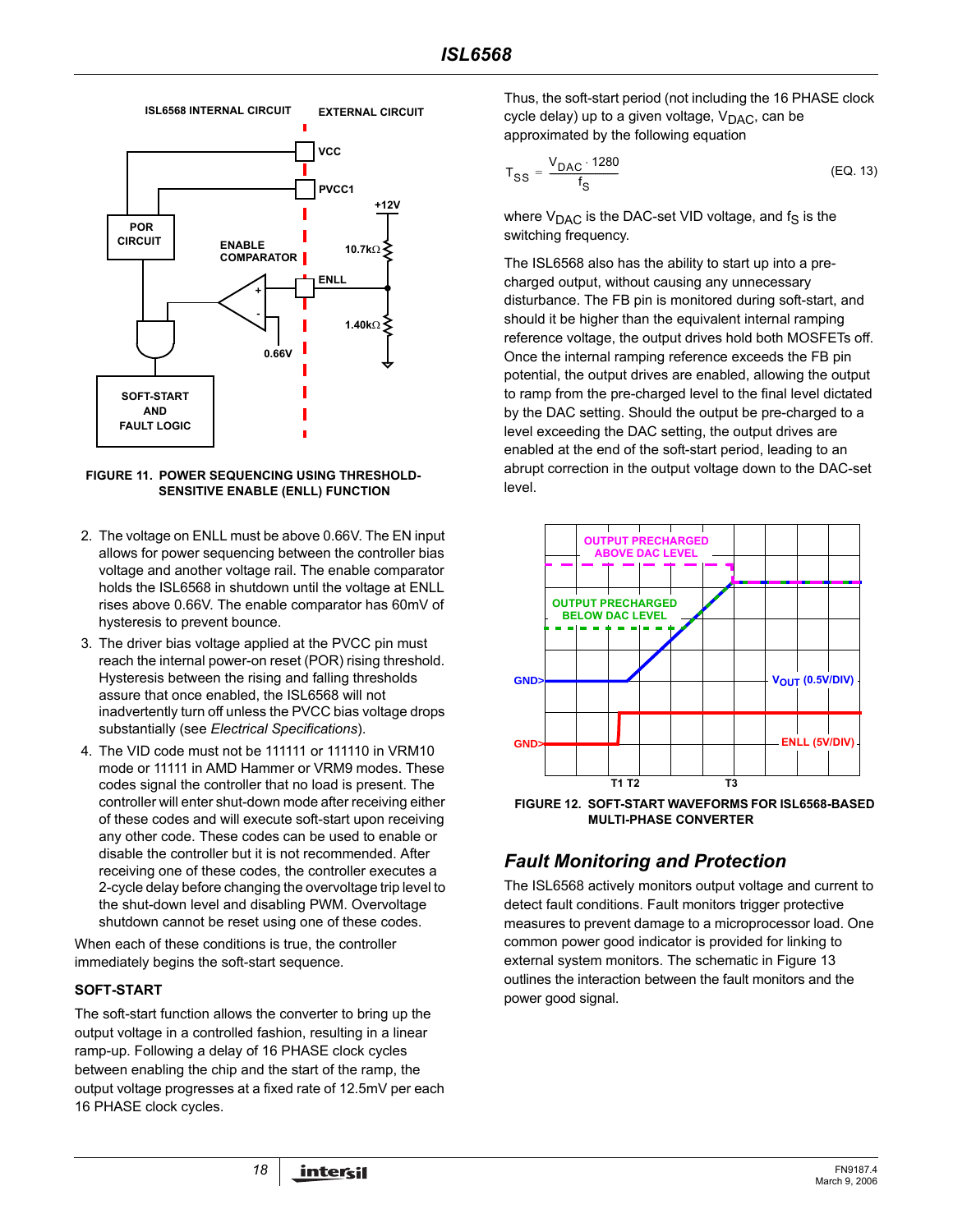

**FIGURE 13. POWER GOOD AND PROTECTION CIRCUITRY**

### *Power Good Signal*

The power good pin (PGOOD) is an open-drain logic output that transitions high when the converter is operating after soft-start. PGOOD pulls low during shutdown and releases high after a successful soft-start. PGOOD transitions low when an undervoltage, overvoltage, or overcurrent condition is detected or when the controller is disabled by a reset from ENLL, POR, or one of the no-CPU VID codes. If after an undervoltage or overvoltage event occurs the output returns to within under and overvoltage limits, PGOOD will return high.

### *Undervoltage Detection*

The undervoltage threshold is set at 82% of the VID code. When the output voltage (VSEN-RGND) is below the undervoltage threshold, PGOOD gets pulled low. No other action is taken by the controller. PGOOD will return high if the output voltage rises above 85% of the VID code.

### *Overvoltage Protection*

The ISL6568 constantly monitors the difference between the VSEN and RGND voltages to detect if an overvoltage event occurs. During soft-start, while the DAC is ramping up, the

overvoltage trip level is the higher of DAC plus 150mV or a fixed voltage,  $V_{\text{OVP}}$ . The fixed voltage,  $V_{\text{OVP}}$  is 1.67V when running in AMD Hammer, or VRM10 modes, and 1.97V for VRM9 mode. Upon successful soft-start, the overvoltage trip level is only DAC plus 150mV. OVP releases 50mV below its trip point if it was "DAC plus 150mV" that tripped it, and releases 100mV below its trip point if it was the fixed voltage,  $V_{\text{OVP}}$ , that tripped it. Actions are taken by the ISL6568 to protect the microprocessor load when an overvoltage condition occurs, until the output voltage falls back within set limits.

At the inception of an overvoltage event, all LGATE signals are commanded high, and the PGOOD signal is driven low. This causes the controller to turn on the lower MOSFETs and pull the output voltage below a level that might cause damage to the load. The LGATE outputs remain high until VDIFF falls to within the overvoltage limits explained above. The ISL6568 will continue to protect the load in this fashion as long as the overvoltage condition recurs.

Once an overvoltage condition ends the ISL6568 continues normal operation and PGOOD returns high.

### *Pre-POR Overvoltage Protection*

Prior to PVCC and VCC exceeding their POR levels, the ISL6568 is designed to protect the load from any overvoltage events that may occur. This is accomplished by means of an internal 10kΩ resistor tied from PHASE to LGATE, which turns on the lower MOSFET to control the output voltage until the overvoltage event ceases or the input power supply cuts off. For complete protection, the low side MOSFET should have a gate threshold well below the maximum voltage rating of the load/microprocessor.

In the event that during normal operation the PVCC or VCC voltage falls back below the POR threshold, the pre-POR overvoltage protection circuitry reactivates to protect from any more pre-POR overvoltage events.

#### *Open Sense Line Protection*

In the case that either of the remote sense lines, VSEN or GND, become open, the ISL6568 is designed to detect this and shut down the controller. This event is detected by monitoring the voltage on the IREF pin, which is a local version of  $V_{\text{OUT}}$  sensed at the outputs of the inductors.

If VSEN or RGND become opened, VDIFF falls, causing the duty cycle to increase and the output voltage on IREF to increase. If the voltage on IREF exceeds "VDIFF+1V", the controller will shut down. Once the voltage on IREF falls below "VDIFF+1V", the ISL6568 will restart at the beginning of soft-start.

#### *Overcurrent Protection*

The ISL6568 detects overcurrent events by comparing the droop voltage, V<sub>DROOP</sub>, to the OCSET voltage, V<sub>OCSET</sub>, as shown in Figure 13. The droop voltage, set by the external current sensing circuitry, is proportional to the output current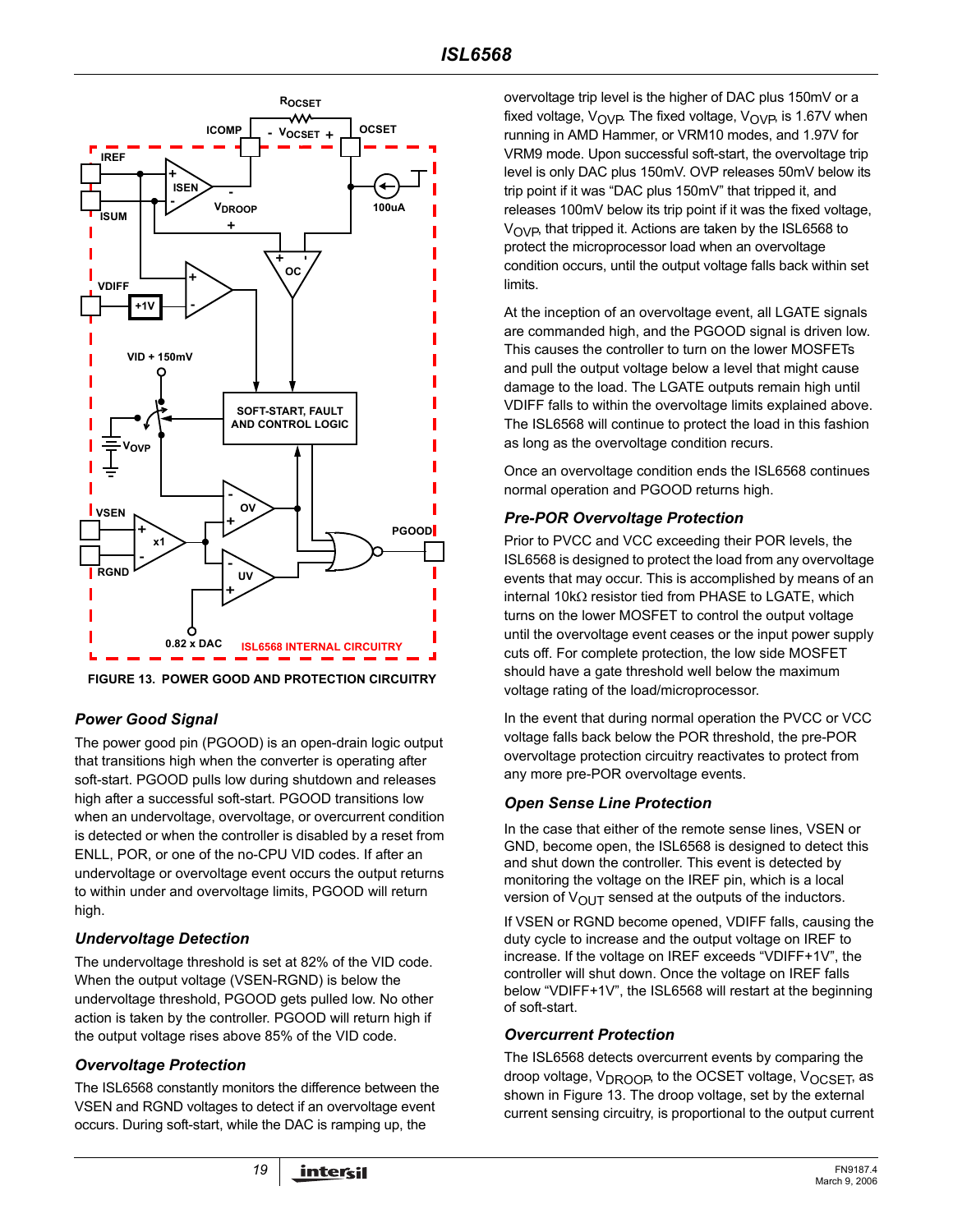as shown in Equation 7. A constant 100µA flows through ROCSET, creating the OCSET voltage. When the droop voltage exceeds the OCSET voltage, the overcurrent protection circuitry activates. Since the droop voltage is proportional to the output current, the overcurrent trip level,  $I_{MAX}$ , can be set by selecting the proper value for  $R_{OCSFT}$ , as shown in Equation 14.

$$
R_{OCSET} = \frac{I_{MAX} \cdot R_{COMP} \cdot DCR}{100 \mu \cdot R_S}
$$
 (EQ. 14)

Once the output current exceeds the overcurrent trip level, V<sub>DROOP</sub> will exceed V<sub>OCSET</sub>, and a comparator will trigger the converter to begin overcurrent protection procedures. At the beginning of overcurrent shutdown, the controller turns off both upper and lower MOSFETs. The system remains in this state for a period of 4096 switching cycles. If the controller is still enabled at the end of this wait period, it will attempt a soft-start (as shown in Figure 14). If the fault remains, the trip-retry cycles will continue indefinitely until either the controller is disabled or the fault is cleared. Note that the energy delivered during trip-retry cycling is much less than during full-load operation, so there is no thermal hazard.



**FIGURE 14. OVERCURRENT BEHAVIOR IN HICCUP MODE FSW = 500kHz**

# *General Design Guide*

This design guide is intended to provide a high-level explanation of the steps necessary to create a multi-phase power converter. It is assumed that the reader is familiar with many of the basic skills and techniques referenced below. In addition to this guide, Intersil provides complete reference designs that include schematics, bills of materials, and example board layouts for all common microprocessor applications.

### *Power Stages*

The first step in designing a multi-phase converter is to determine the number of phases. This determination depends heavily on the cost analysis which in turn depends on system constraints that differ from one design to the next.

Principally, the designer will be concerned with whether components can be mounted on both sides of the circuit board, whether through-hole components are permitted, the total board space available for power-supply circuitry, and the maximum amount of load current. Generally speaking, the most economical solutions are those in which each phase handles between 25 and 30A. All surface-mount designs will tend toward the lower end of this current range. If through-hole MOSFETs and inductors can be used, higher per-phase currents are possible. In cases where board space is the limiting constraint, current can be pushed as high as 40A per phase, but these designs require heat sinks and forced air to cool the MOSFETs, inductors and heatdissipating surfaces.

#### <span id="page-19-0"></span>**MOSFETS**

The choice of MOSFETs depends on the current each MOSFET will be required to conduct, the switching frequency, the capability of the MOSFETs to dissipate heat, and the availability and nature of heat sinking and air flow.

#### **LOWER MOSFET POWER CALCULATION**

The calculation for power loss in the lower MOSFET is simple, since virtually all of the loss in the lower MOSFET is due to current conducted through the channel resistance  $(r_{DS(ON)})$ . In Equation 15,  $I_M$  is the maximum continuous output current, I<sub>PP</sub> is the peak-to-peak inductor current (see Equation 1), and d is the duty cycle  $(V_{\text{OUT}}/V_{\text{IN}})$ .

$$
P_{LOW, 1} = r_{DS(ON)} \left[ \left( \frac{I_M}{N} \right)^2 (1 - d) + \frac{I_L}{12} \frac{2p(1 - d)}{12} \right] \tag{EQ.15}
$$

An additional term can be added to the lower-MOSFET loss equation to account for additional loss accrued during the dead time when inductor current is flowing through the lower-MOSFET body diode. This term is dependent on the diode forward voltage at  $I_M$ ,  $V_{D(ON)}$ , the switching frequency, f<sub>S</sub>, and the length of dead times,  $t_{d1}$  and  $t_{d2}$ , at the beginning and the end of the lower-MOSFET conduction interval respectively.

$$
P_{LOW, 2} = V_{D(ON)} f_S \left[ \left( \frac{l_M}{N} + \frac{l_{PP}}{2} \right) t_{d1} + \left( \frac{l_M}{N} - \frac{l_{PP}}{2} \right) t_{d2} \right] (EQ. 16)
$$

The total maximum power dissipated in each lower MOSFET is approximated by the summation of  $P_{LOW,1}$  and  $P_{LOW,2}$ .

#### **UPPER MOSFET POWER CALCULATION**

In addition to  $r_{DS(ON)}$  losses, a large portion of the upper-MOSFET losses are due to currents conducted across the input voltage  $(V_{1N})$  during switching. Since a substantially higher portion of the upper-MOSFET losses are dependent on switching frequency, the power calculation is more complex. Upper MOSFET losses can be divided into separate components involving the upper-MOSFET switching times, the lower-MOSFET body-diode reverse-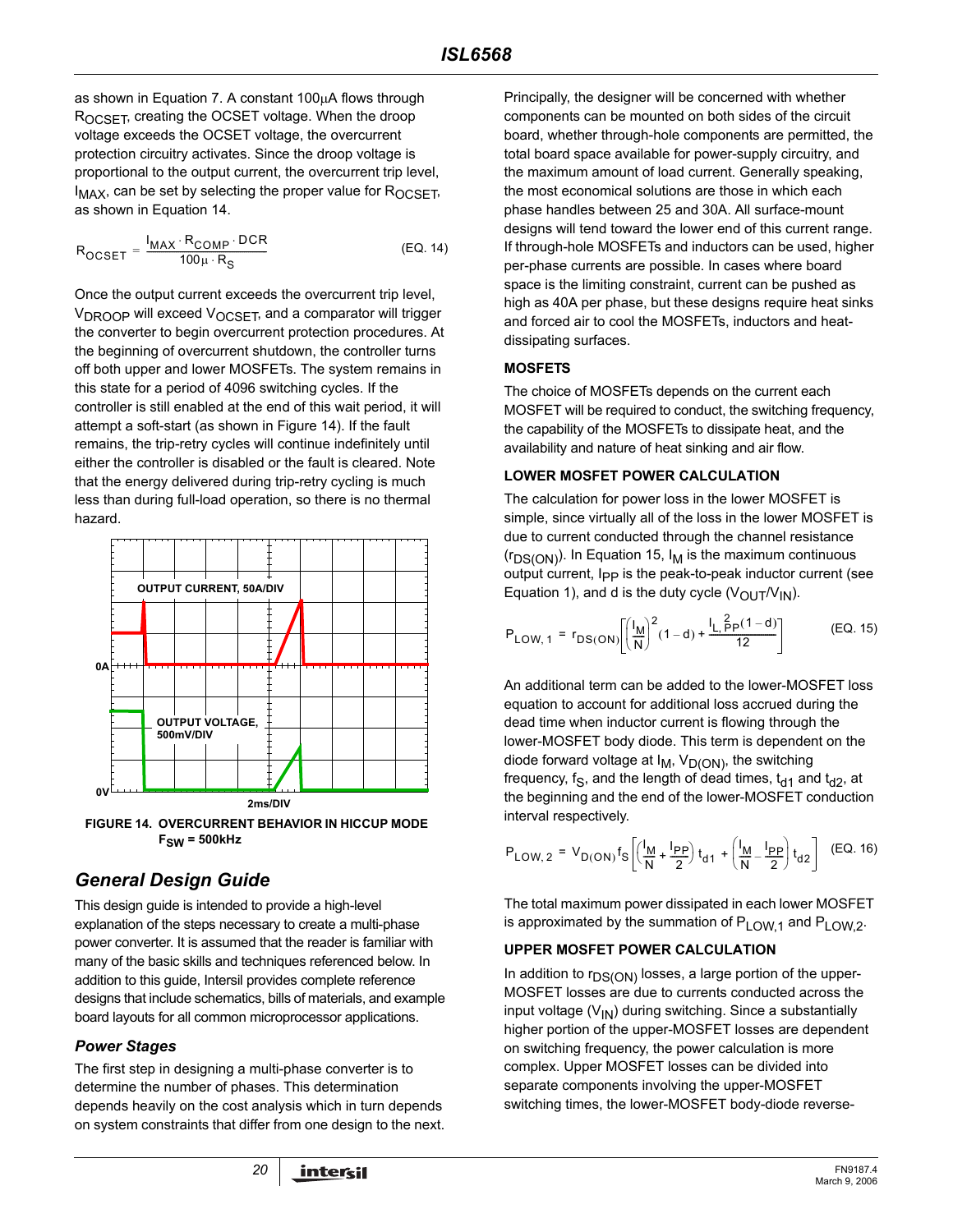recovery charge,  $Q_{rr}$ , and the upper MOSFET  $r_{DS(ON)}$ conduction loss.

When the upper MOSFET turns off, the lower MOSFET does not conduct any portion of the inductor current until the voltage at the phase node falls below ground. Once the lower MOSFET begins conducting, the current in the upper MOSFET falls to zero as the current in the lower MOSFET ramps up to assume the full inductor current. In Equation 17, the required time for this commutation is  $t_1$  and the approximated associated power loss is  $P_{UP,1}$ .

$$
P_{\text{UP},1} \approx V_{\text{IN}} \left( \frac{I_{\text{M}}}{\text{N}} + \frac{I_{\text{PP}}}{2} \right) \left( \frac{t_1}{2} \right) f_{\text{S}}
$$
 (EQ. 17)

At turn-on, the upper MOSFET begins to conduct and this transition occurs over a time  $t<sub>2</sub>$ . In Equation 18, the approximate power loss is  $P_{UP,2}$ .

$$
P_{\mathsf{UP},2} \approx V_{\mathsf{IN}} \left(\frac{I_{\mathsf{M}}}{\mathsf{N}} - \frac{I_{\mathsf{PP}}}{2}\right) \left(\frac{t_2}{2}\right) f_{\mathsf{S}} \tag{EQ.18}
$$

A third component involves the lower MOSFET reverserecovery charge,  $Q_{rr}$ . Since the inductor current has fully commutated to the upper MOSFET before the lower-MOSFET body diode can recover all of  $Q_{rr}$ , it is conducted through the upper MOSFET across VIN. The power dissipated as a result is  $P_{UP3}$ .

$$
P_{UP,3} = V_{IN} Q_{rr} f_S \tag{Eq. 19}
$$

Finally, the resistive part of the upper MOSFET is given in Equation 20 as  $P_{UP4}$ .

$$
P_{\text{UP},4} \approx r_{\text{DS}(\text{ON})} \left[ \left( \frac{I_M}{N} \right)^2 d + \frac{I_{\text{PP}}^2}{12} \right] \tag{Eq. 20}
$$

The total power dissipated by the upper MOSFET at full load can now be approximated as the summation of the results from Equations 17, 18, 19 and 20. Since the power equations depend on MOSFET parameters, choosing the correct MOSFETs can be an iterative process involving repetitive solutions to the loss equations for different MOSFETs and different switching frequencies.

#### *Package Power Dissipation*

When choosing MOSFETs it is important to consider the amount of power being dissipated in the integrated drivers located in the controller. Since there are a total of two drivers in the controller package, the total power dissipated by both drivers must be less than the maximum allowable power dissipation for the QFN package.

Calculating the power dissipation in the drivers for a desired application is critical to ensure safe operation. Exceeding the maximum allowable power dissipation level will push the IC beyond the maximum recommended operating junction temperature of 125°C. The maximum allowable IC power dissipation for the 5x5 QFN package is approximately 4W at room temperature. See *Layout Considerations* paragraph for thermal transfer improvement suggestions.

When designing the ISL6568 into an application, it is recommended that the following calculation is used to ensure safe operation at the desired frequency for the selected MOSFETs. The total gate drive power losses,  $P_{\text{Qq TOT}}$ , due to the gate charge of MOSFETs and the integrated driver's internal circuitry and their corresponding average driver current can be estimated with Equations 21 and 22, respectively.

$$
P_{Qg\_TOT} = P_{Qg\_Q1} + P_{Qg\_Q2} + I_Q \bullet VCC
$$
 (EQ. 21)

$$
P_{Qg\_Q1} = \frac{3}{2} \cdot Q_{G1} \cdot \text{PVCC} \cdot F_{SW} \cdot N_{Q1} \cdot N_{PHASE}
$$

$$
P_{Qg_Q^2} = Q_{G2} \cdot \text{PVCC} \cdot F_{SW} \cdot N_{Q2} \cdot N_{\text{PHASE}}
$$

$$
I_{DR} = \left(\frac{3}{2} \cdot Q_{G1} \cdot N_{Q1} + Q_{G2} \cdot N_{Q2}\right) \cdot N_{PHASE} \cdot F_{SW} + I_Q
$$
 (EQ. 22)

In Equations 21 and 22,  $P_{Qg-Q1}$  is the total upper gate drive power loss and  $P_{QqQ2}$  is the total lower gate drive power loss; the gate charge ( $Q_{G1}$  and  $Q_{G2}$ ) is defined at the particular gate to source drive voltage PVCC in the corresponding MOSFET data sheet;  $I_{\Omega}$  is the driver total quiescent current with no load at both drive outputs;  $N<sub>Q1</sub>$  and  $N<sub>Q2</sub>$  are the number of upper and lower MOSFETs per phase, respectively; N<sub>PHASF</sub> is the number of active phases. The  $I_{Q^*}$ VCC product is the quiescent power of the controller without capacitive load and is typically 75mW at 300kHz.



**FIGURE 15. TYPICAL UPPER-GATE DRIVE TURN-ON PATH**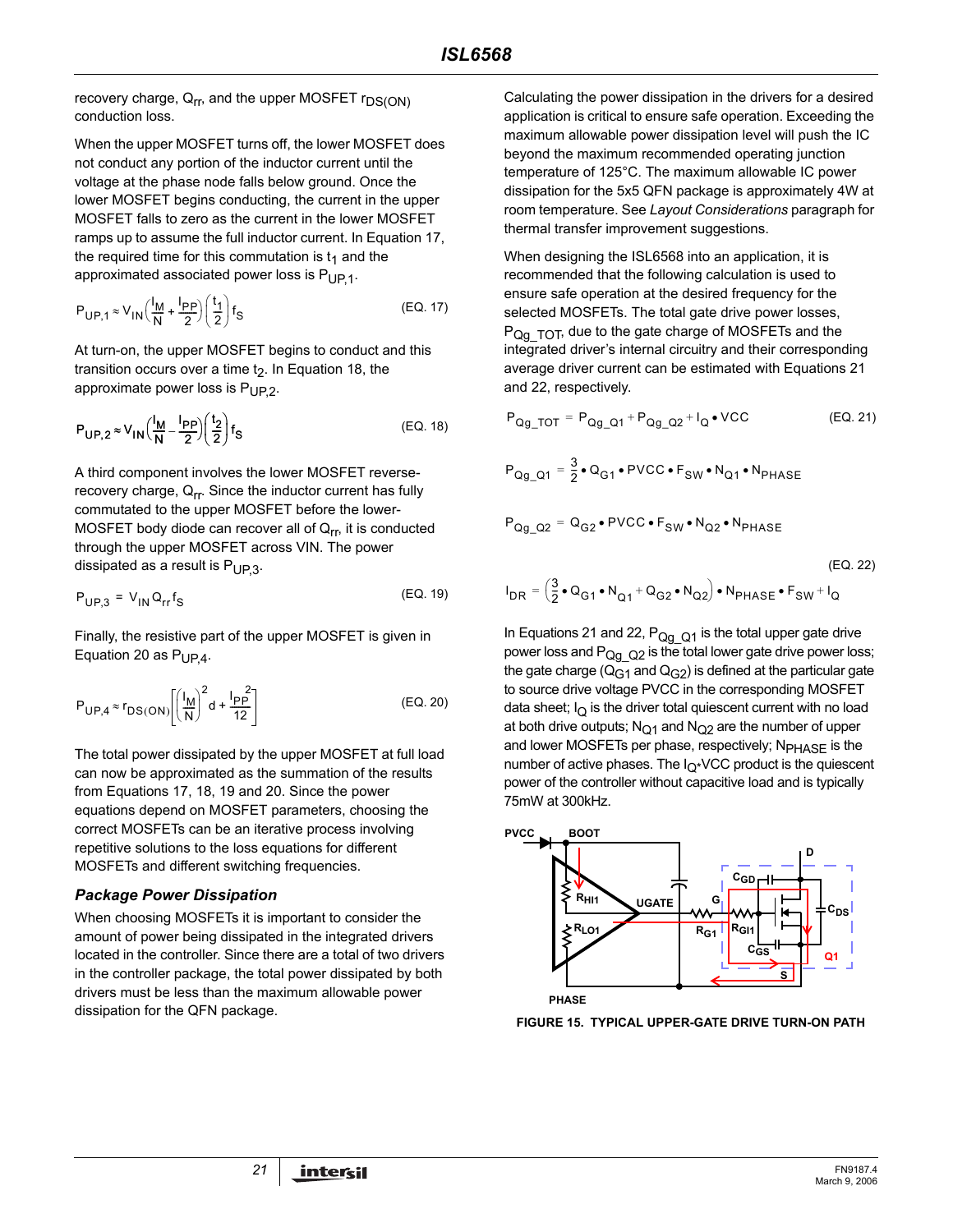

**FIGURE 16. TYPICAL LOWER-GATE DRIVE TURN-ON PATH**

The total gate drive power losses are dissipated among the resistive components along the transition path and in the bootstrap diode. The portion of the total power dissipated in the controller itself is the power dissipated in the upper drive path resistance,  $P_{DR}$  Up, the lower drive path resistance,  $P_{DR}$  UP, and in the boot strap diode,  $P_{\text{BOOT}}$ . The rest of the power will be dissipated by the external gate resistors ( $R<sub>G1</sub>$  and  $R<sub>G2</sub>$ ) and the internal gate resistors ( $R<sub>G11</sub>$  and  $R<sub>G12</sub>$ ) of the MOSFETs. Figures 15 and 16 show the typical upper and lower gate drives' turn-on transition path. The total power dissipation in the controller itself,  $P_{DR}$ , can be roughly estimated as:

$$
P_{DR} = P_{DR\_UP} + P_{DR\_LOW} + P_{BOOT} + (I_Q \bullet VCC)
$$
 (EQ. 23)

$$
P_{BOOT} = \frac{P_{Qg_{Q}Q1}}{3}
$$
\n
$$
P_{DR\_UP} = \left(\frac{R_{H11}}{R_{H11} + R_{EXT1}} + \frac{R_{LO1}}{R_{LO1} + R_{EXT1}}\right) \cdot \frac{P_{Qg_{Q}Q1}}{3}
$$
\n
$$
P_{DR\_LOW} = \left(\frac{R_{H12}}{R_{H12} + R_{EXT2}} + \frac{R_{LO2}}{R_{LO2} + R_{EXT2}}\right) \cdot \frac{P_{Qg_{Q}Q2}}{2}
$$
\n
$$
R_{EXT1} = R_{G1} + \frac{R_{GI1}}{N_{Q1}} \qquad R_{EXT2} = R_{G2} + \frac{R_{GI2}}{N_{Q2}}
$$

#### *Current Balancing Component Selection*

The ISL6568 senses the channel load current by sampling the voltage across the lower MOSFET  $r_{DS(ON)}$ , as shown in Figure 17. The ISEN pins are denoted ISEN1 and ISEN2. The resistors connected between these pins and the respective phase nodes determine the gains in the channelcurrent balance loop.



### **SENSING CIRCUITRY**<br>Select values for these resistors based on the room **FIGURE 17. ISL6568 INTERNAL AND EXTERNAL CURRENT-**

temperature  $r_{DS(ON)}$  of the lower MOSFETs; the full-load operating current,  $I_{FI}$ ; and the number of phases, N using Equation 24.

$$
R_{\text{ISEN}} = \frac{r_{\text{DS}(\text{ON})}}{50 \times 10^{-6}} \frac{I_{\text{FL}}}{N}
$$
 (EQ. 24)

In certain circumstances, it may be necessary to adjust the value of one or more ISEN resistors. When the components of one or more channels are inhibited from effectively dissipating their heat so that the affected channels run hotter than desired, choose new, smaller values of  $R_{\text{ISEN}}$  for the affected phases (see the section entitled *[Channel-Current Balance](#page-10-0)*). Choose  $R_{\text{ISEN,2}}$  in proportion to the desired decrease in temperature rise in order to cause proportionally less current to flow in the hotter phase.

$$
R_{\text{ISEN},2} = R_{\text{ISEN}} \frac{\Delta T_2}{\Delta T_1}
$$
 (EQ. 25)

In Equation 25, make sure that  $\Delta T_2$  is the desired temperature rise above the ambient temperature, and  $\Delta T_1$  is the measured temperature rise above the ambient temperature. While a single adjustment according to Equation 25 is usually sufficient, it may occasionally be necessary to adjust  $R_{\text{ISFN}}$ two or more times to achieve optimal thermal balance between all channels.

#### *Load Line Regulation Component Selection (DCR Current Sensing)*

For accurate load line regulation, the ISL6568 senses the total output current by detecting the voltage across the output inductor DCR of each channel (As described in the *Load Line Regulation* section). As Figure 18 illustrates, an R-C network is required to accurately sense the inductor DCR voltage and convert this information into a "droop" voltage, which is proportional to the total output current.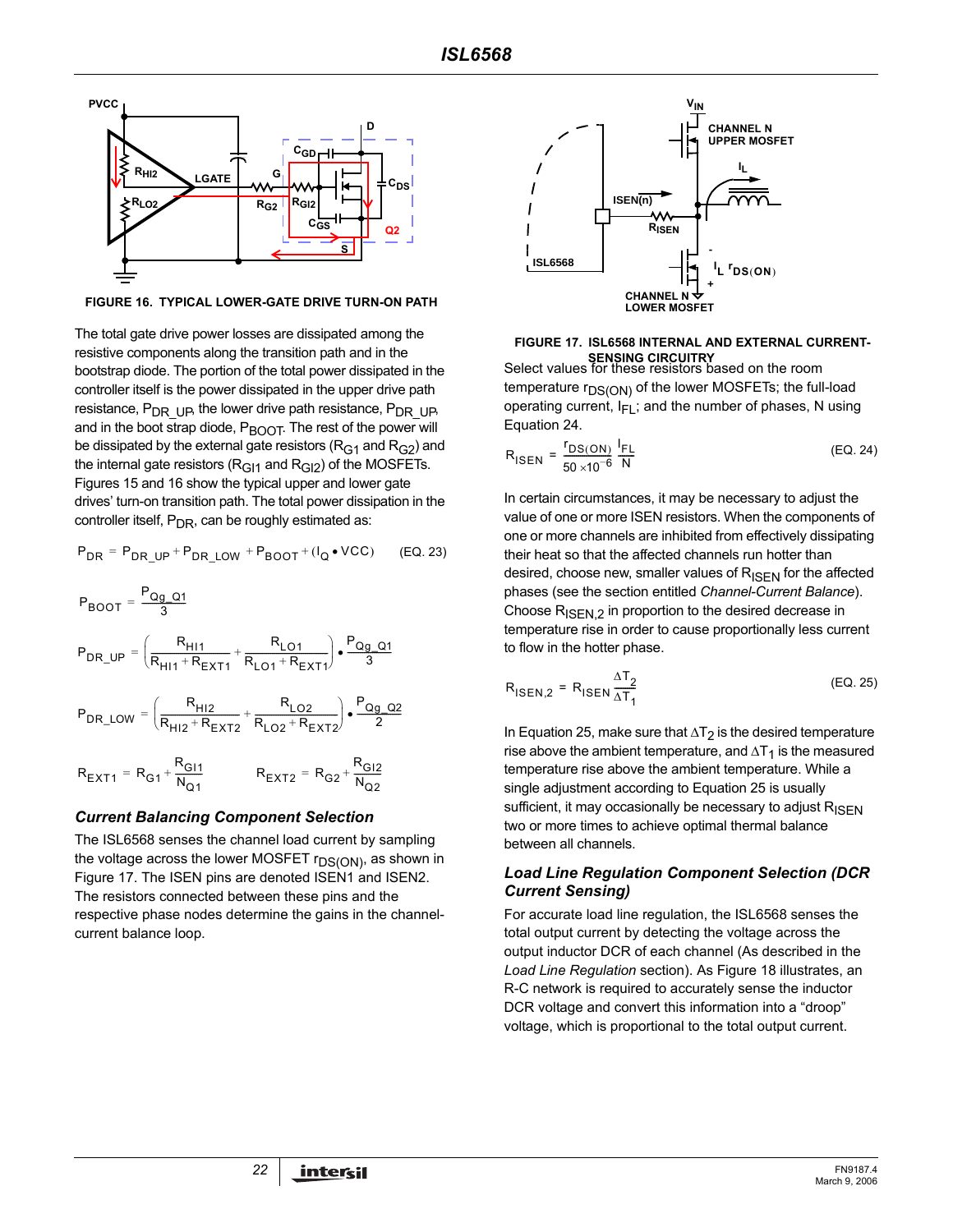Choosing the components for this current sense network is a two step process. First,  $R_{\text{COMP}}$  and  $C_{\text{COMP}}$  must be chosen so that the time constant of this R<sub>COMP</sub>-C<sub>COMP</sub> network matches the time constant of the inductor L/DCR. Then the resistor  $R<sub>S</sub>$  must be chosen to set the current sense network gain, obtaining the desired full load droop voltage. Follow the steps below to choose the component values for this R-C network.

- 1. Choose an arbitrary value for  $C_{\text{COMP}}$ . The recommended value is  $0.01 \mu F$ .
- 2. Plug the inductor L and DCR component values, and the values for C<sub>COMP</sub> chosen in steps 1, into Equation 26 to calculate the value for  $R_{\text{COMP}}$ .

$$
R_{COMP} = \frac{L}{DCR \cdot C_{COMP}} \tag{Eq. 26}
$$

3. Use the new value for  $R_{\text{COMP}}$  obtained from Equation 26, as well as the desired full load current,  $I_{FI}$ , full load droop voltage, V<sub>DROOP</sub>, and inductor DCR in Equation 27 to calculate the value for  $R<sub>S</sub>$ .

$$
R_{S} = \frac{I_{FL}}{V_{DROOP}} \cdot R_{COMP} \cdot DCR
$$
 (EQ. 27)



Due to errors in the inductance or DCR it may be necessary to adjust the value of  $R_{\text{COMP}}$  to match the time constants correctly. The effects of time constant mismatch can be seen in the form of droop overshoot or undershoot during the initial load transient spike, as shown in Figure 19. Follow the steps below to ensure the R-C and inductor L/DCR time constants are matched accurately.

- 1. Capture a transient event with the oscilloscope set to about L/DCR/2 (sec/div). For example, with  $L = 1\mu H$  and DCR = 1m $\Omega$ , set the oscilloscope to 500 $\mu$ s/div.
- 2. Record ∆V1 and ∆V2 as shown in Figure 19.
- 3. Select a new value, R<sub>COMP,2</sub>, for the time constant resistor based on the original value,  $R_{\text{COMP1}}$ , using the following equation.

$$
R_{COMP, 2} = R_{COMP, 1} \cdot \frac{\Delta V_1}{\Delta V_2}
$$
 (EQ. 28)

4. Replace  $R_{\text{COMP}}$  with the new value and check to see that the error is corrected. Repeat the procedure if necessary.

After choosing a new value for R<sub>COMP</sub>, it will most likely be necessary to adjust the value of  $R<sub>S</sub>$  to obtain the desired full load droop voltage. Use Equation 27 to obtain the new value for  $R<sub>S</sub>$ .



**FIGURE 19. TIME CONSTANT MISMATCH BEHAVIOR**

#### *Compensation*

The two opposing goals of compensating the voltage regulator are stability and speed.

The load-line regulated converter behaves in a similar manner to a peak current mode controller because the two poles at the output filter L-C resonant frequency split with the introduction of current information into the control loop. The final location of these poles is determined by the system function, the gain of the current signal, and the value of the compensation components,  $R_C$  and  $C_C$ .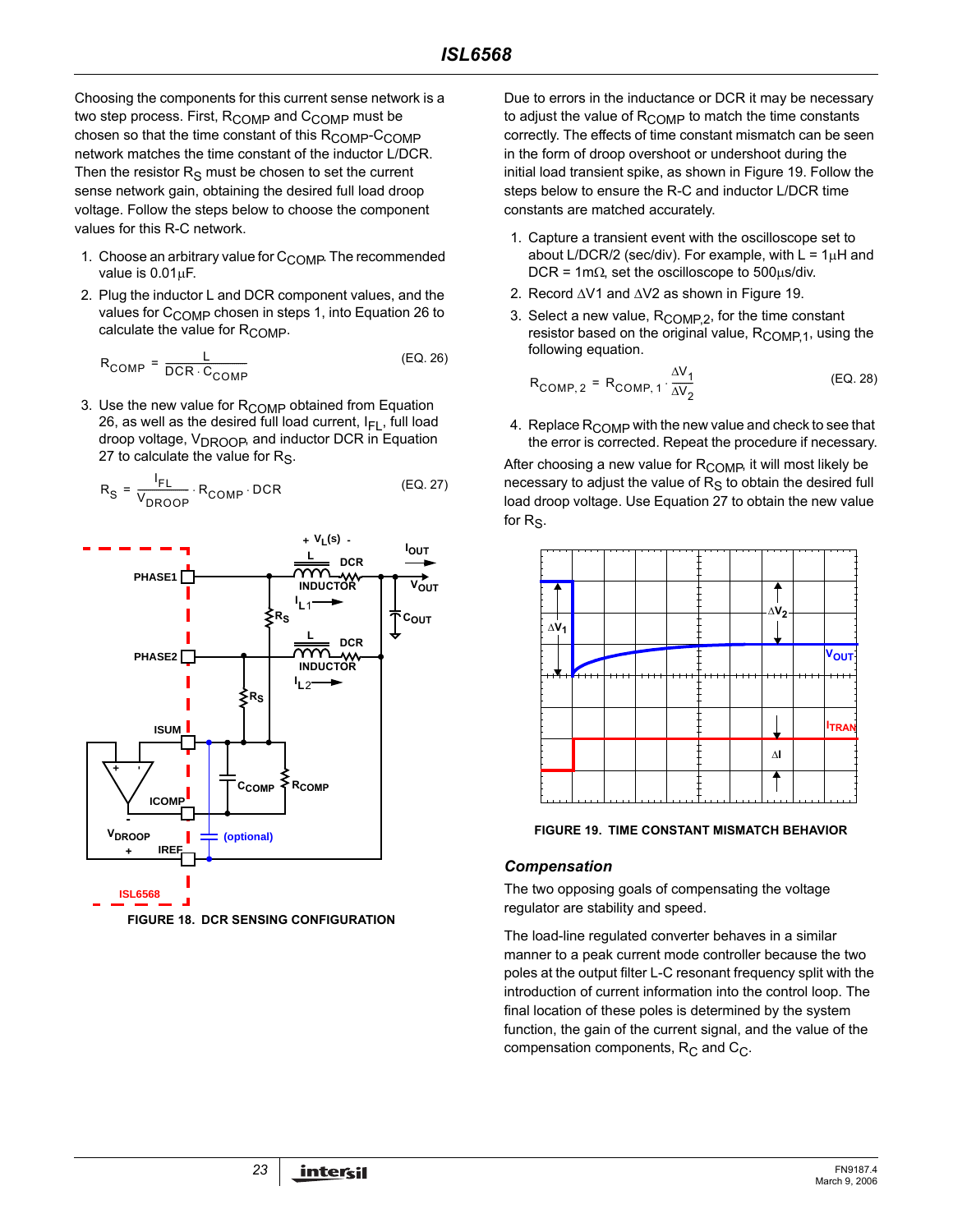

**FIGURE 20. COMPENSATION CONFIGURATION FOR LOAD-LINE REGULATED ISL6568 CIRCUIT**

Since the system poles and zero are affected by the values of the components that are meant to compensate them, the solution to the system equation becomes fairly complicated. Fortunately, there is a simple approximation that comes very close to an optimal solution. Treating the system as though it were a voltage-mode regulator, by compensating the L-C poles and the ESR zero of the voltage mode approximation, yields a solution that is always stable with very close to ideal transient performance.

Select a target bandwidth for the compensated system,  $f_0$ . The target bandwidth must be large enough to assure adequate transient performance, but smaller than 1/3 of the per-channel switching frequency. The values of the compensation components depend on the relationships of  $f_0$ to the L-C pole frequency and the ESR zero frequency. For each of the following three, there is a separate set of equations for the compensation components.

Case 1:

$$
\frac{1}{2\pi\sqrt{LC}} > f_0
$$
  
\n
$$
R_C = R_{FB} \frac{2\pi f_0 V_{pp} \sqrt{LC}}{0.66 V_{IN}}
$$
  
\n
$$
C_C = \frac{0.66 V_{IN}}{2\pi V_{pp} R_{FB} f_0}
$$

 $\frac{1}{2\pi\sqrt{LC}} \leq f_0 < \frac{1}{2\pi C(E)}$ 

1

Case 2:

(EQ. 29)

$$
R_C = R_{FB} \frac{P_{\text{B}} \frac{V_{\text{B}}}{V_{\text{IN}}}}{0.66 V_{\text{IN}}}
$$

$$
C_C = \frac{0.66 V_{\text{IN}}}{(2\pi)^2 f_0^2 V_{\text{PP}} R_{\text{FB}} \sqrt{LC}}
$$

 $R_C = R_{FB} \frac{V_{PP}(2\pi)^2 f_0^2 LC}{0.66 V_{\text{max}}}$ 

 $\leq f_0 < \frac{1}{2\pi C (ESR)}$ 

Case 3

3:  
\n
$$
f_0 > \frac{1}{2\pi C (ESR)}
$$
\n
$$
R_C = R_{FB} \frac{2\pi f_0 V_{pp} L}{0.66 V_{IN} (ESR)}
$$
\n
$$
C_C = \frac{0.66 V_{IN} (ESR) \sqrt{C}}{2\pi V_{pp} R_{FB} f_0 \sqrt{L}}
$$

1

In Equations 29, L is the per-channel filter inductance divided by the number of active channels; C is the sum total of all output capacitors; ESR is the equivalent series resistance of the bulk output filter capacitance; and  $V_{PP}$  is the peak-to-peak sawtooth signal amplitude as described in the *Electrical Specifications*.

Once selected, the compensation values in Equations 29 assure a stable converter with reasonable transient performance. In most cases, transient performance can be improved by making adjustments to  $R<sub>C</sub>$ . Slowly increase the value of  $R<sub>C</sub>$  while observing the transient performance on an oscilloscope until no further improvement is noted. Normally,  $C_{\text{C}}$  will not need adjustment. Keep the value of  $C_{\text{C}}$  from Equations 29 unless some performance issue is noted.

The optional capacitor  $C_2$ , is sometimes needed to bypass noise away from the PWM comparator (See Figure 20). Keep a position available for  $C_2$ , and be prepared to install a high-frequency capacitor of between 22pF and 150pF in case any leading edge jitter problem is noted.

#### <span id="page-23-0"></span>*Output Filter Design*

The output inductors and the output capacitor bank together to form a low-pass filter responsible for smoothing the pulsating voltage at the phase nodes. The output filter also must provide the transient energy until the regulator can respond. Because it has a low bandwidth compared to the switching frequency, the output filter limits the system transient response. The output capacitors must supply or sink load current while the current in the output inductors increases or decreases to meet the demand.

In high-speed converters, the output capacitor bank is usually the most costly (and often the largest) part of the circuit. Output filter design begins with minimizing the cost of this part of the circuit. The critical load parameters in choosing the output capacitors are the maximum size of the load step, ∆I, the load-current slew rate, di/dt, and the maximum allowable output-voltage deviation under transient loading, ∆V<sub>MAX</sub>. Capacitors are characterized according to their capacitance, ESR, and ESL (equivalent series inductance).

At the beginning of the load transient, the output capacitors supply all of the transient current. The output voltage will initially deviate by an amount approximated by the voltage drop across the ESL. As the load current increases, the voltage drop across the ESR increases linearly until the load current reaches its final value. The capacitors selected must have sufficiently low ESL and ESR so that the total outputvoltage deviation is less than the allowable maximum. Neglecting the contribution of inductor current and regulator response, the output voltage initially deviates by an amount

$$
\Delta V \approx (ESL) \frac{di}{dt} + (ESR) \Delta I
$$
 (EQ. 30)

The filter capacitor must have sufficiently low ESL and ESR so that  $\Delta V < \Delta V_{MAX}$ .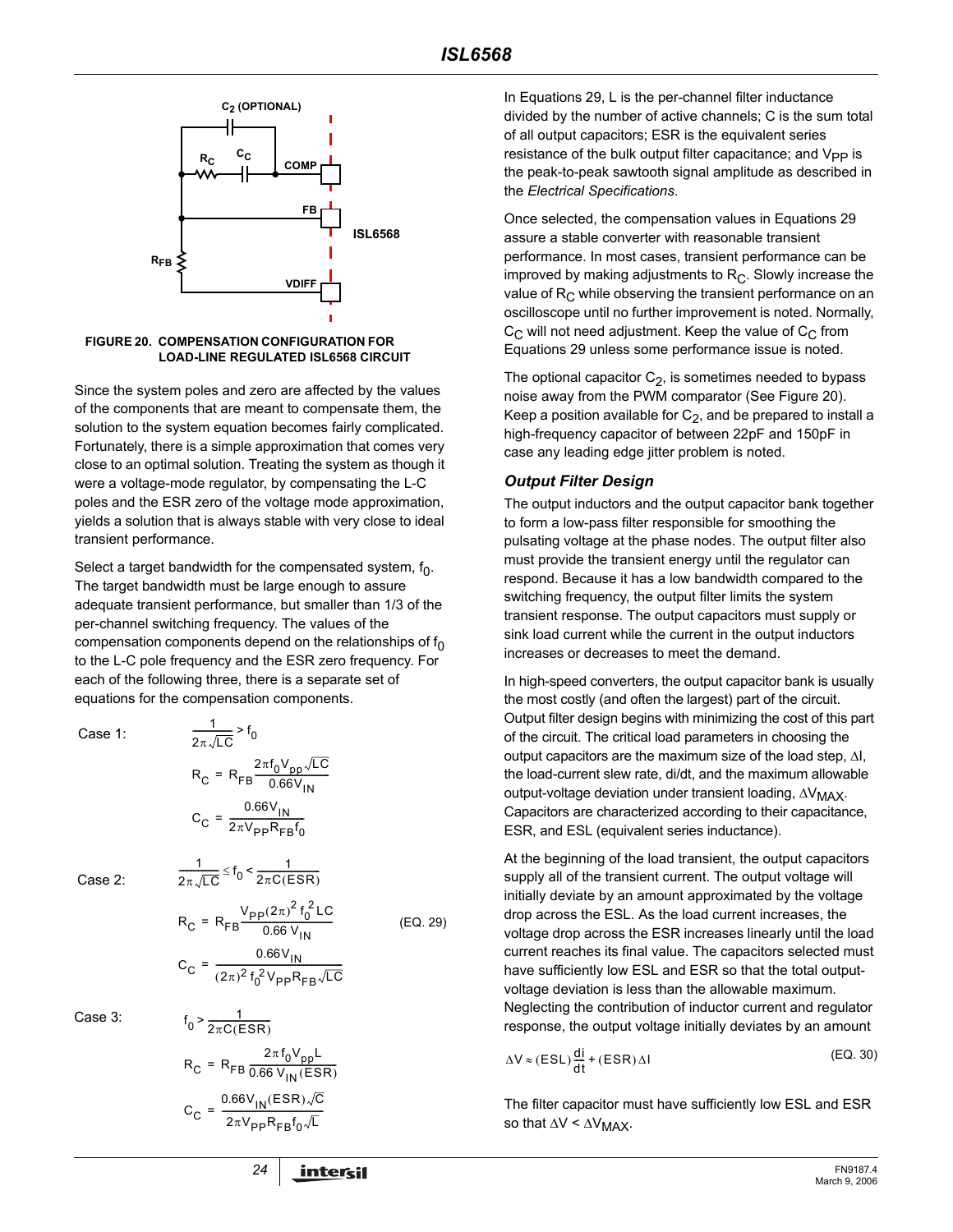Most capacitor solutions rely on a mixture of high frequency capacitors with relatively low capacitance in combination with bulk capacitors having high capacitance but limited high-frequency performance. Minimizing the ESL of the high-frequency capacitors allows them to support the output voltage as the current increases. Minimizing the ESR of the bulk capacitors allows them to supply the increased current with less output voltage deviation.

The ESR of the bulk capacitors also creates the majority of the output-voltage ripple. As the bulk capacitors sink and source the inductor ac ripple current (See *[Interleaving](#page-9-0)* and Equation 2), a voltage develops across the bulk capacitor ESR equal to  $I_C$  pp (ESR). Thus, once the output capacitors are selected, the maximum allowable ripple voltage,  $V_{PP(MAX)}$ , determines the lower limit on the inductance.

$$
L \ge (ESR) \frac{\left(V_{IN} - NV_{OUT}\right)V_{OUT}}{f_S V_{IN} V_{PP(MAX)}}
$$
 (EQ. 31)

Since the capacitors are supplying a decreasing portion of the load current while the regulator recovers from the transient, the capacitor voltage becomes slightly depleted. The output inductors must be capable of assuming the entire load current before the output voltage decreases more than ∆V<sub>MAX</sub>. This places an upper limit on inductance.

Equation 32 gives the upper limit on L for the cases when the trailing edge of the current transient causes a greater output-voltage deviation than the leading edge. Equation 33 addresses the leading edge. Normally, the trailing edge dictates the selection of L because duty cycles are usually less than 50%. Nevertheless, both inequalities should be evaluated, and L should be selected based on the lower of the two results. In each equation, L is the per-channel inductance, C is the total output capacitance, and N is the number of active channels.

$$
L \leq \frac{2 \cdot N \cdot C \cdot V_O}{(\Delta I)^2} \left[ \Delta V_{MAX} - (\Delta I \cdot ESR) \right]
$$
 (EQ. 32)

$$
L \leq \frac{(1.25) \cdot N \cdot C}{(\Delta I)^2} \Big[ \Delta V_{MAX} - (\Delta I \cdot ESR) \Big] \Big( V_{IN} - V_O \Big) \tag{EQ.33}
$$

#### *Switching Frequency*

There are a number of variables to consider when choosing the switching frequency, as there are considerable effects on the upper MOSFET loss calculation. These effects are outlined in *[MOSFETs](#page-19-0)*, and they establish the upper limit for the switching frequency. The lower limit is established by the requirement for fast transient response and small outputvoltage ripple as outlined in *[Output Filter Design](#page-23-0)*. Choose the lowest switching frequency that allows the regulator to meet the transient-response requirements.

Switching frequency is determined by the selection of the frequency-setting resistor,  $R_T$ . Figure 21 and Equation 34 are provided to assist in selecting the correct value for  $R<sub>T</sub>$ .

$$
R_{T} = 10^{[10.61 - 1.035 \log(f_S)]}
$$
 (EQ. 34)



#### *Input Capacitor Selection*

The input capacitors are responsible for sourcing the ac component of the input current flowing into the upper MOSFETs. Their RMS current capacity must be sufficient to handle the ac component of the current drawn by the upper MOSFETs which is related to duty cycle and the number of active phases.





For a two-phase design, use Figure 22 to determine the input-capacitor RMS current requirement set by the duty cycle, maximum sustained output current  $(I<sub>O</sub>)$ , and the ratio of the peak-to-peak inductor current  $(I_{L,PP})$  to  $I_{O}$ . Select a bulk capacitor with a ripple current rating which will minimize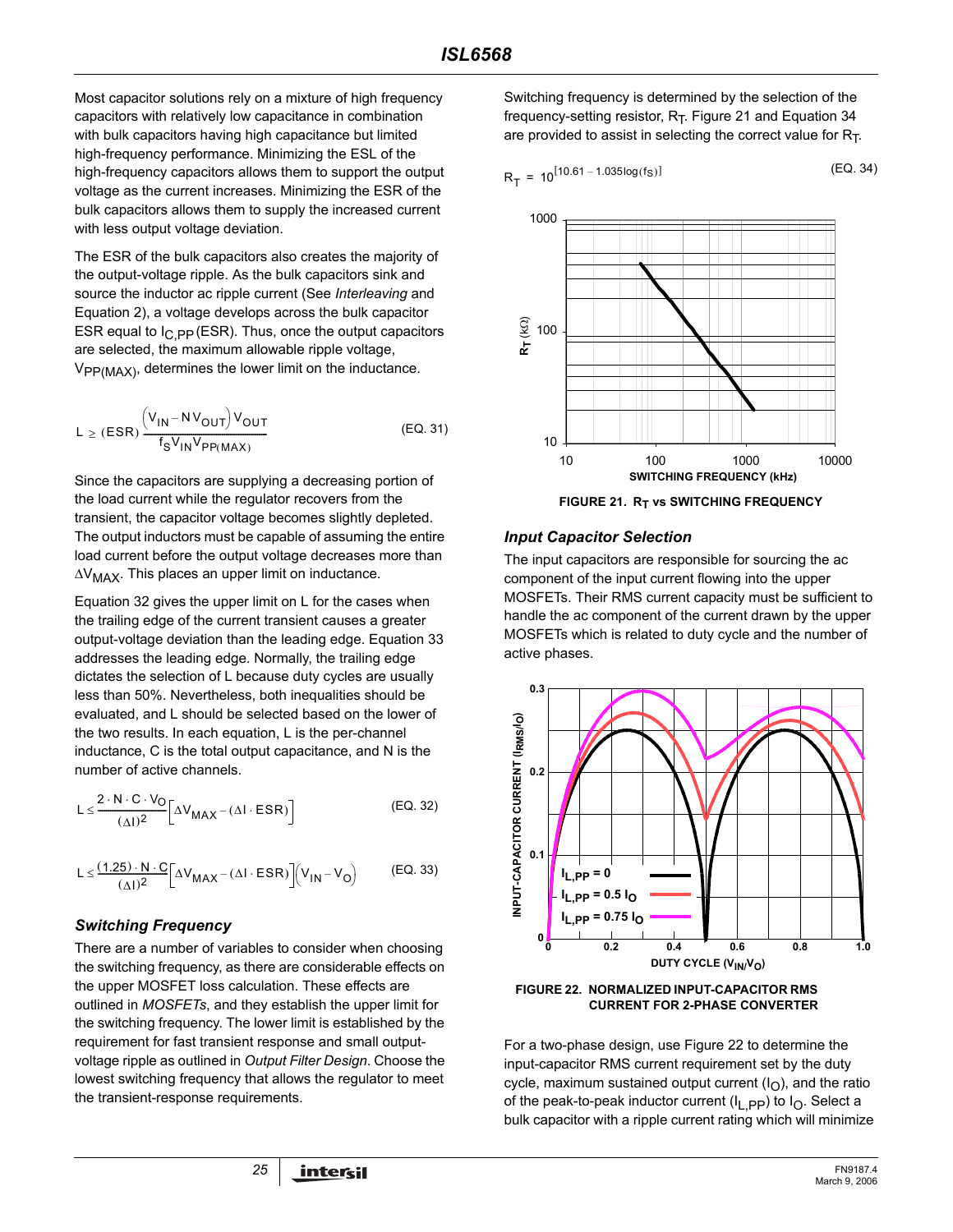the total number of input capacitors required to support the RMS current calculated. The voltage rating of the capacitors should also be at least 1.25 times greater than the maximum input voltage. Figure 23 provides the same input RMS current information for single-phase designs. Use the same approach for selecting the bulk capacitor type and number.



**FIGURE 23. NORMALIZED INPUT-CAPACITOR RMS CURRENT FOR SINGLE-PHASE CONVERTER**

Low capacitance, high-frequency ceramic capacitors are needed in addition to the input bulk capacitors to suppress leading and falling edge voltage spikes. The spikes result from the high current slew rate produced by the upper MOSFET turn on and off. Select low ESL ceramic capacitors and place one as close as possible to each upper MOSFET drain to minimize board parasitics and maximize suppression.

# *Layout Considerations*

MOSFETs switch very fast and efficiently. The speed with which the current transitions from one device to another causes voltage spikes across the interconnecting impedances and parasitic circuit elements. These voltage spikes can degrade efficiency, radiate noise into the circuit and lead to device overvoltage stress. Careful component selection, layout, and placement minimizes these voltage spikes. Consider, as an example, the turnoff transition of the upper PWM MOSFET. Prior to turnoff, the upper MOSFET was carrying channel current. During the turnoff, current stops flowing in the upper MOSFET and is picked up by the lower MOSFET. Any inductance in the switched current path generates a large voltage spike during the switching interval. Careful component selection, tight layout of the critical components, and short, wide circuit traces minimize the magnitude of voltage spikes.

There are two sets of critical components in a DC-DC converter using a ISL6566 controller. The power components are the most critical because they switch large amounts of energy. Next are small signal components that

connect to sensitive nodes or supply critical bypassing current and signal coupling.

The power components should be placed first, which include the MOSFETs, input and output capacitors, and the inductors. It is important to have a symmetrical layout for each power train, preferably with the controller located equidistant from each. Symmetrical layout allows heat to be dissipated equally across all three power trains. Equidistant placement of the controller to the three power trains also helps keep the gate drive traces equally short, resulting in equal trace impedances and similar drive capability of all sets of MOSFETs.

When placing the MOSFETs try to keep the source of the upper FETs and the drain of the lower FETs as close as thermally possible. Input Bulk capacitors should be placed close to the drain of the upper FETs and the source of the lower FETs. Locate the output inductors and output capacitors between the MOSFETs and the load. The high-frequency input and output decoupling capacitors (ceramic) should be placed as close as practicable to the decoupling target, making use of the shortest connection paths to any internal planes, such as vias to GND next or on the capacitor solder pad.

The critical small components include the bypass capacitors for VCC and PVCC, and many of the components surrounding the controller including the feedback network and current sense components. Locate the VCC/PVCC bypass capacitors as close to the ISL6566 as possible. It is especially important to locate the components associated with the feedback circuit close to their respective controller pins, since they belong to a high-impedance circuit loop, sensitive to EMI pick-up. It is also important to place the current sense components close to their respective pins on the ISL6566, including R<sub>ISEN</sub>, R<sub>S</sub>, R<sub>COMP</sub>, and C<sub>COMP</sub>.

A multi-layer printed circuit board is recommended. Figure 25 shows the connections of the critical components for the converter. Note that capacitors  $C_{xxIN}$  and  $C_{xxOUT}$  could each represent numerous physical capacitors. Dedicate one solid layer, usually the one underneath the component side of the board, for a ground plane and make all critical component ground connections with vias to this layer. Dedicate another solid layer as a power plane and break this plane into smaller islands of common voltage levels. Keep the metal runs from the PHASE terminal to output inductors short. The power plane should support the input power and output power nodes. Use copper filled polygons on the top and bottom circuit layers for the phase nodes. Use the remaining printed circuit layers for small signal wiring.

### *Routing UGATE, LGATE, and PHASE traces*

Great attention should be paid to routing the UGATE, LGATE, and PHASE traces since they drive the power train MOSFETs using short, high current pulses. It is important to size them as large and as short as possible to reduce their overall impedance and inductance. They should be sized to carry at least one ampere of current (0.02" to 0.05"). Going between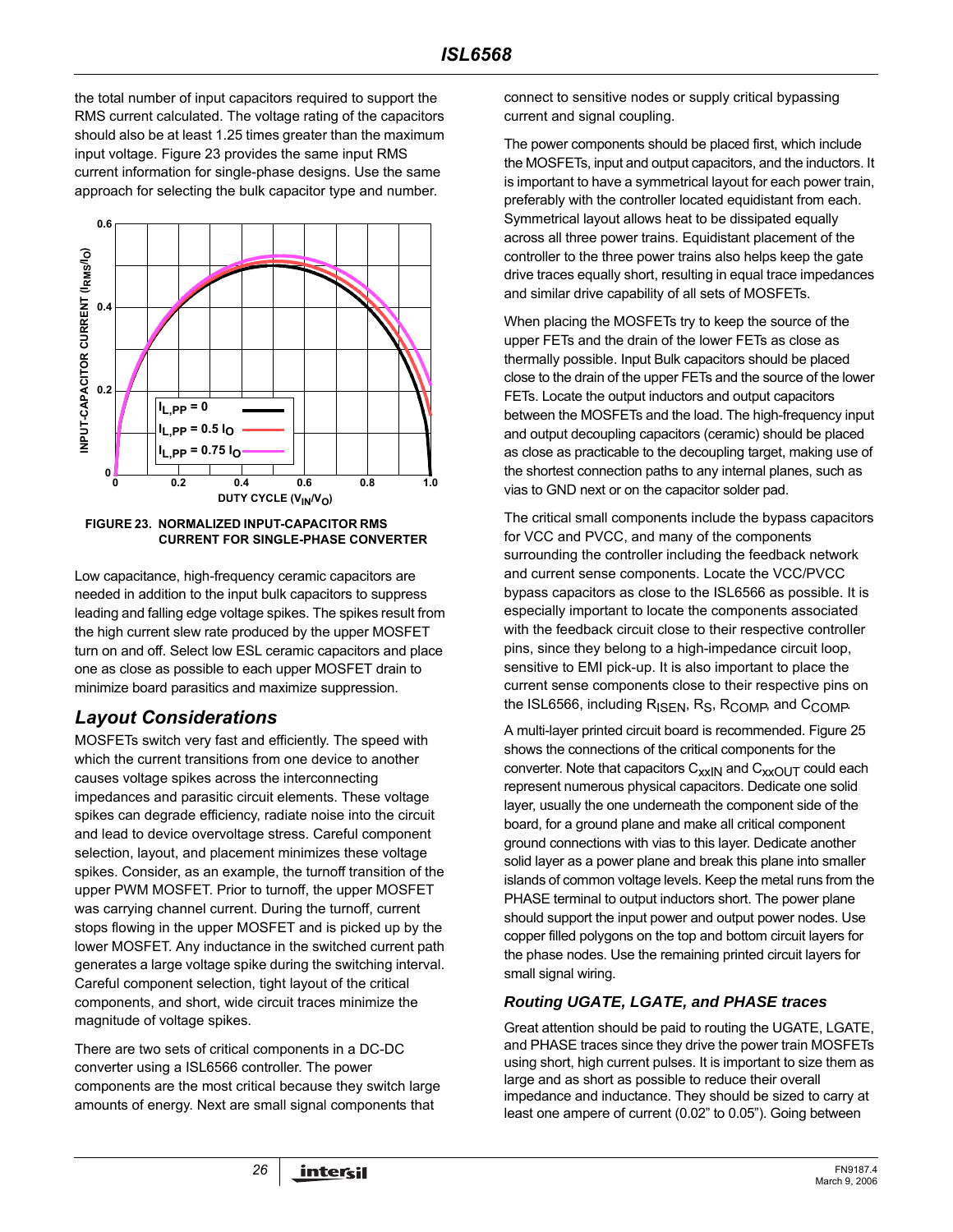layers with vias should also be avoided, but if so, use two vias for interconnection when possible.

Extra care should be given to the LGATE traces in particular since keeping their impedance and inductance low helps to significantly reduce the possibility of shoot-through. It is also important to route each channels UGATE and PHASE traces in as close proximity as possible to reduce their inductances.

#### *Thermal Management*

For maximum thermal performance in high current, high switching frequency applications, connecting the thermal GND pad of the ISL6566 to the ground plane with multiple vias is recommended. This heat spreading allows the part to achieve its full thermal potential. It is also recommended that the controller be placed in a direct path of airflow if possible to help thermally manage the part.

### *Suppressing MOSFET Gate Leakage*

With VCC at ground potential, UGATE is high impedance. In this state, any stray leakage has the potential to deliver charge to the gate of the upper MOSFET. If UGATE receives sufficient charge to bias the device on, a low impedance path will be connected between the upper MOSFET drain and PHASE. If this occurs and the input power supply is present and active, the system could see potentially damaging current. Worst-case leakage currents are on the order of pico-amps; therefore, a 10kΩ resistor, connected from UGATE to PHASE, is more than sufficient to bleed off any stray leakage current. This resistor will not affect the normal performance of the driver or reduce its efficiency.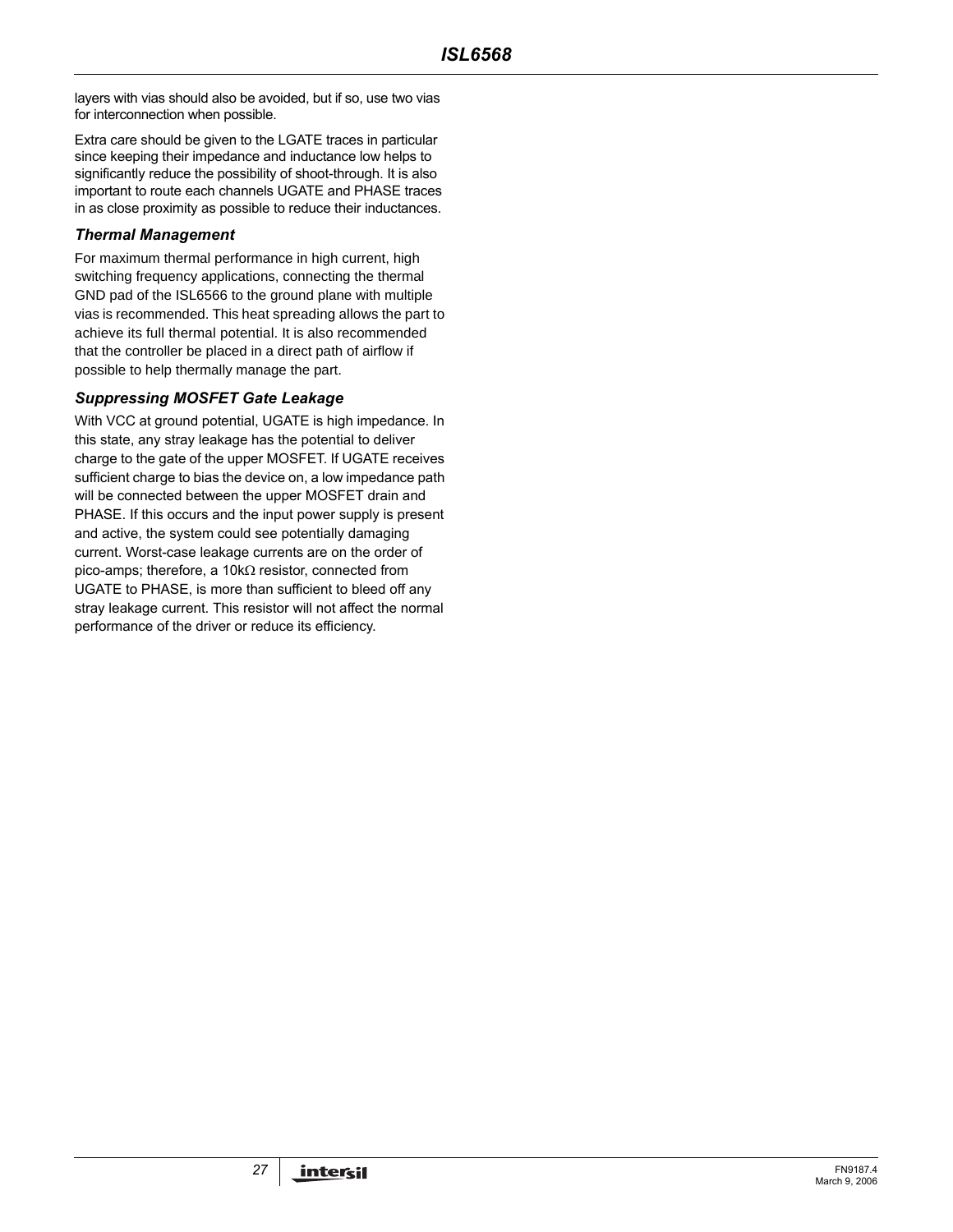

**FIGURE 24. PRINTED CIRCUIT BOARD POWER PLANES AND ISLANDS**